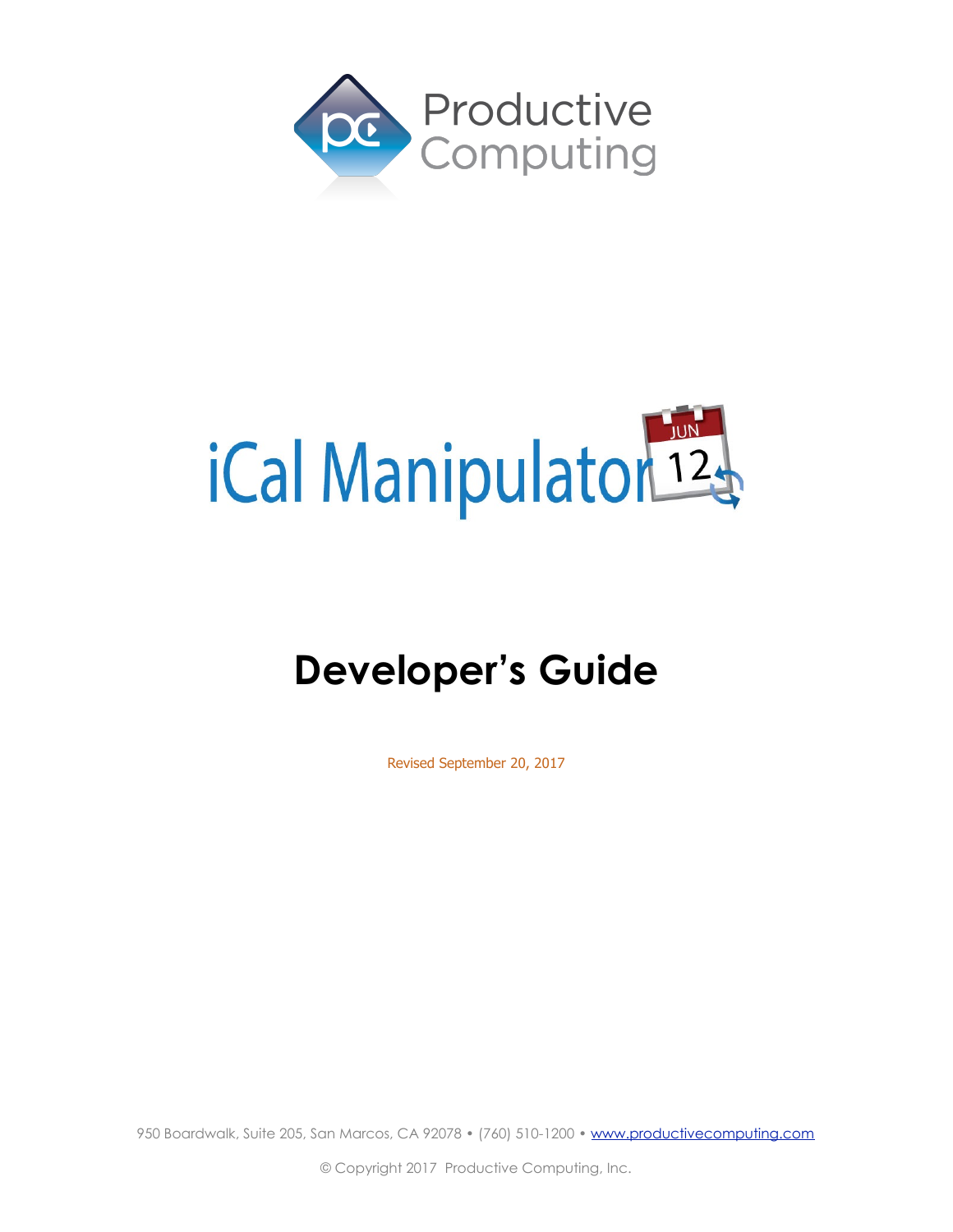## **Table of Contents**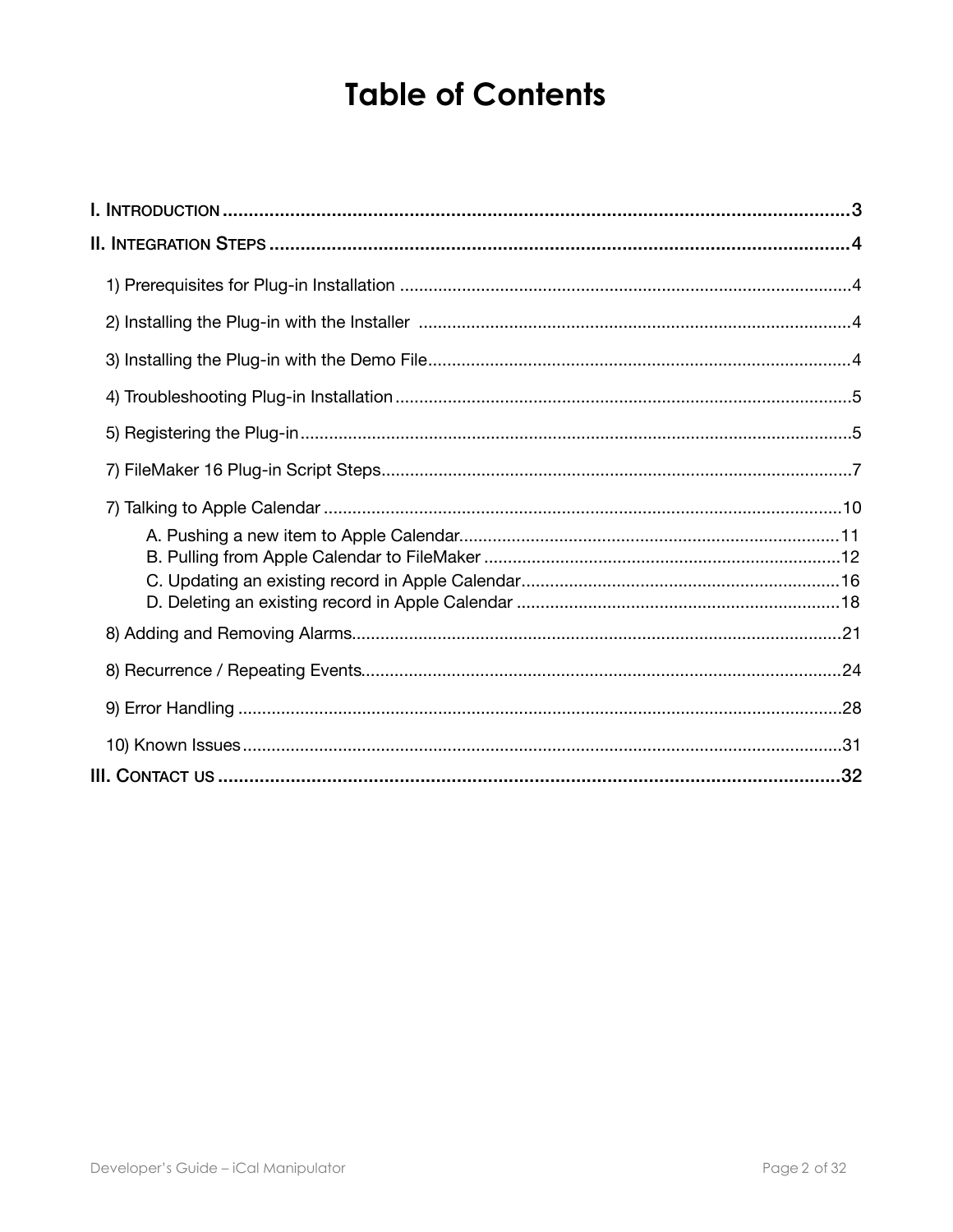## <span id="page-2-0"></span>**I. Introduction**

#### **Description**

The iCal Manipulator plug-in offers functions that support a bi-directional data exchange between FileMaker® and Apple® Calendar. With this plug-in FileMaker users are able to push new records into Apple Calendar, pull records from Apple Calendar, and modify existing records in Apple Calendar. These operations are accomplished by using FileMaker function calls from within FileMaker calculations. These calculations are generally determined from within FileMaker "Set Field" or "If" script steps.

#### **Product Version History**

[http://www.productivecomputing.com/ical-integration/version\\_history](http://www.productivecomputing.com/ical-integration/version_history)

#### **Intended Audience**

FileMaker developers or persons who have knowledge of FileMaker scripting, calculations and relationships as proper use of the plug-in requires that FileMaker integration scripts be created in your FileMaker solution.

#### **Successful Integration Practices**

- 1) Read the Developer's Guide
- 2) Read the Functions Guide
- 3) Download a demo: [http://www.productivecomputing.com/dl/iCal\\_Manipulator/iCalManip.zip](http://www.productivecomputing.com/dl/iCal_Manipulator/iCalManip.zip)
- 4) Watch video tutorials:<http://productivecomputing.com/video/>
- 5) Familiarize yourself with Apple Calendar and Reminders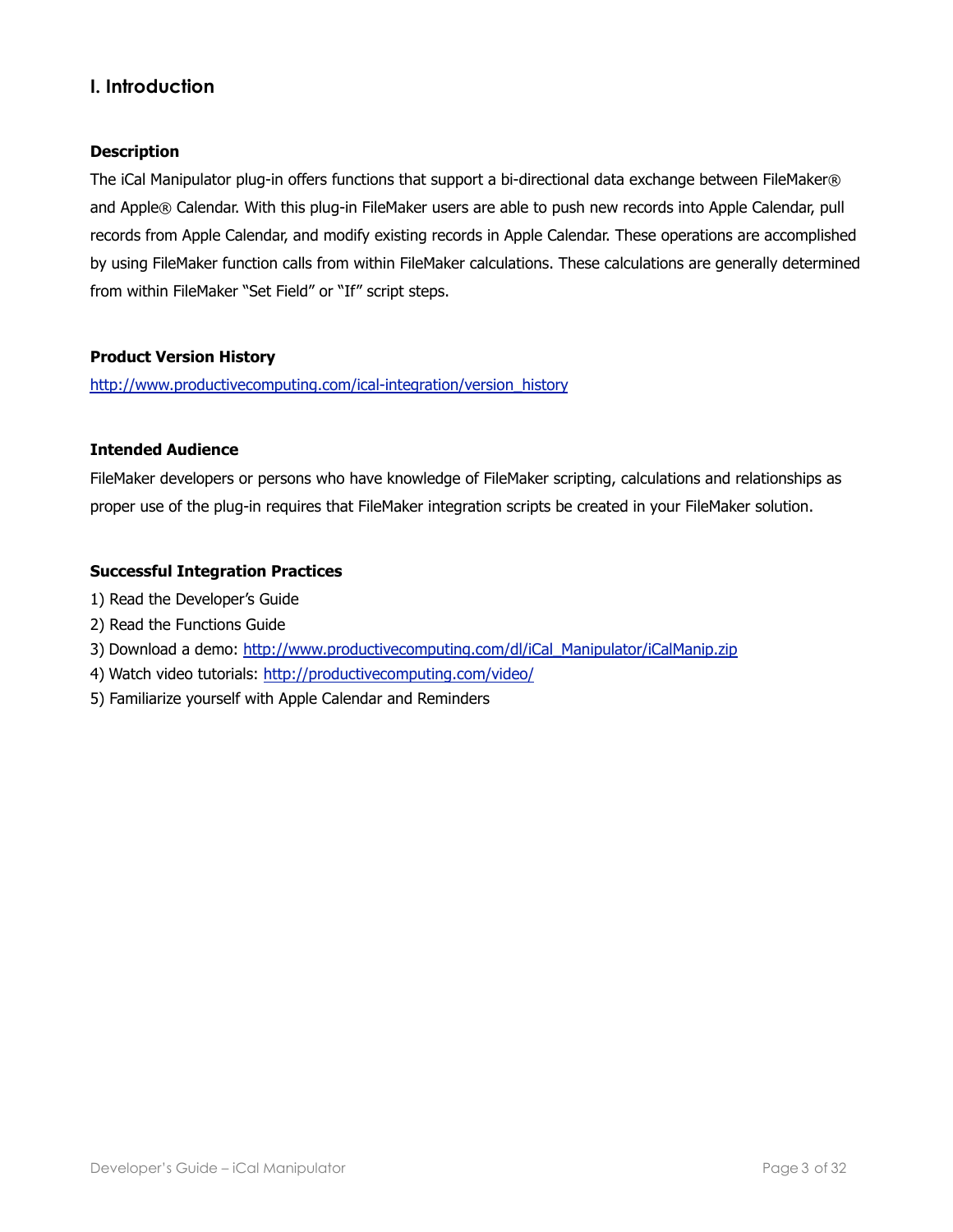## <span id="page-3-0"></span>**II. Integration Steps**

Accessing and using the plug-in involves the following steps:

## <span id="page-3-1"></span>**1) Prerequisites for Plug-in Installation**

New plug-in version 2.0.0.0 iCal Manipulator for Mac is available in 64-bit mode only, requiring FileMaker Pro 14 or later.

## <span id="page-3-2"></span>**2) Installing the Plug-in with the Installer**

- 1) Run the "Install iCal Manipulator.dmg" file that is included in the bundle you downloaded from our website.
- 2) Run the "Install iCal Manipulator" application that is in the installer.
- 3) If you are currently running FileMaker, please close FileMaker so that the plug-in will be installed and initialized correctly.
- 4) Continue through the Licensing Information, Destination Select, and Installation Type screens.
- 5) Select "Install" if you wish to the install the FileMaker Plug-in and Demo File.
- 6) If prompted, enter your machine credentials to approve the installation.
- 7) Your installation is complete!

Note: The installer comes with an application (.exe or .dmg) to install the plug-in and an Extras folder. In the Extras folder, you will find additional resources such as License, README, FileMaker Demo File, and plug-ins.

## <span id="page-3-3"></span>**3) Installing the Plug-in with the Demo File**

The first step is to install the plug-in into FileMaker Pro.

#### **FileMaker Pro 14:**

- 1) Open the FileMaker demo file available in the plug-in bundle [\(www.productivecomputing.com](http://www.productivecomputing.com)).
- 2) Select the "Install" button.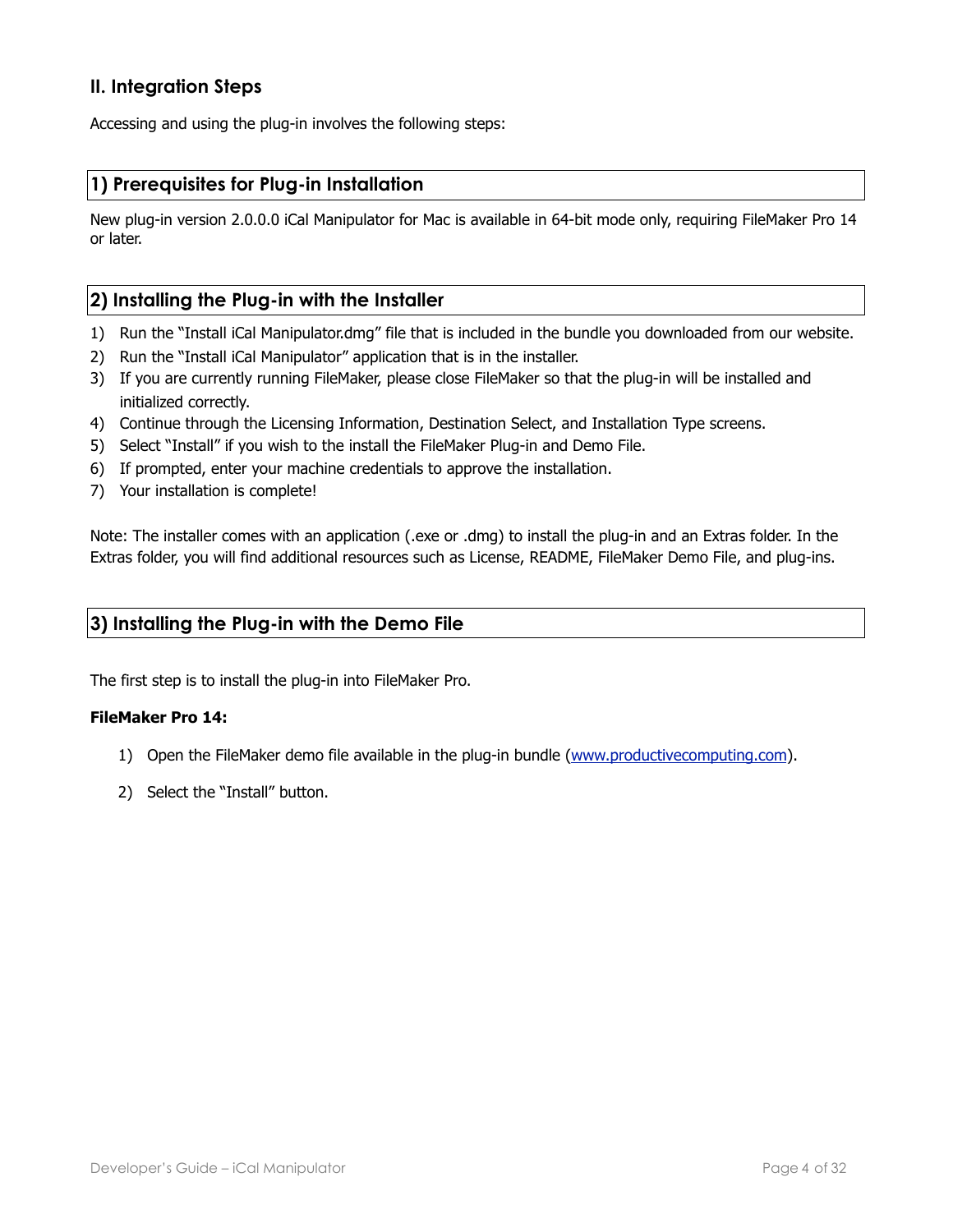## <span id="page-4-0"></span>**4) Troubleshooting Plug-in Installation**

When installing the plug-in using the "Install Plug-in" script step, there are certain situations that may cause a 1550 or 1551 error to arise. If such a situation occurs, please refer to the troubleshooting steps involving the most common problems that may cause those errors.

- 1) Duplicate Plug-in Files
	- a. When installing plug-ins, it is possible to have the plug-in located in different folders that are considered "valid" when FileMaker Pro attempts to load plug-ins for use. There is a possibility that having multiple versions of the same plug-in in place in these folders could cause FileMaker Pro to fail to load a newly-installed plug-in during the installation process.
	- b. To resolve this, navigate to the different folders listed in the earlier installation steps and ensure that the plug-in is not present there by deleting the plug-in file(s). Once complete, restart FileMaker and attempt the installation again. If you installed the plug-in using a plug-in installer file, if on Windows, run the installer again and choose the "Uninstall" option, or if on Mac, run the "uninstall.tool" file to uninstall the plug-in.

If the troubleshooting step above does not resolve the issue, please feel free to reach out to our support team for further assistance.

## <span id="page-4-1"></span>**5) Registering the Plug-in**

The next step is to register the plug-in which enables all plug-in functions.

- 1. Confirm that you have access to the internet and open our FileMaker demo file, which can be found in the "FileMaker Demo File" folder in your original download.
- 2. If you are registering the plug-in in Demo mode, then simply click the "Register" button and do not change any of the fields. Your plug-in should now be running in "DEMO" mode. The mode is always noted on the Setup tab of the FileMaker demo.
- 3. If you are registering a licensed copy, then simply enter your license number in the "License ID" field and select the "Register" button. Ensure you have removed the Demo License ID and enter your registration information exactly as it appears in your confirmation email. Your plug-in should now be running in "LIVE" mode. The mode is always noted on the Setup tab of the FileMaker demo, or by calling the PCIM\_GetOperatingMode function.

Congratulations! You have now successfully installed and registered the plug-in!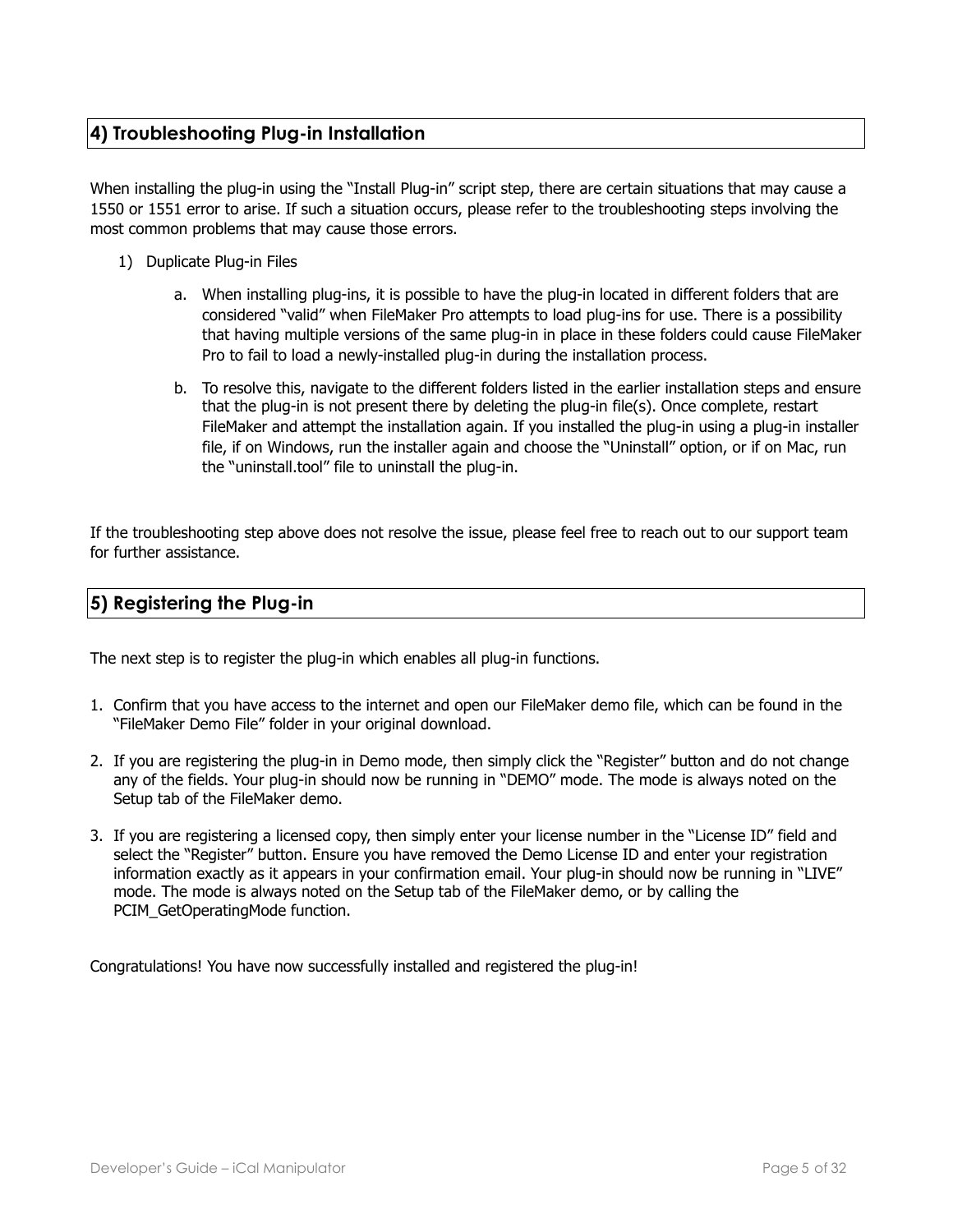## **Why do I need to Register?**

In an effort to reduce software piracy, Productive Computing, Inc. has implemented a registration process for all plug-ins. The registration process sends information over the internet to a server managed by Productive Computing, Inc. The server uses this information to confirm that there is a valid license available and identifies the machine. If there is a license available, then the plug-receives an acknowledgment from the server and installs a certificate on the machine. This certificate never expires. If the certificate is ever moved, modified or deleted, then the client will be required to register again. On Mac this certificate is in the form of a ".plist" file.

The registration process also offers developers the ability to automatically register each client machine behind the scenes by hard coding the license ID in the PCIM\_Register function. This proves beneficial by eliminating the need to manually enter the registration number on each client machine. There are other various functions available such as PCIM\_GetOperatingMode and PCIM\_Version which can assist you when developing an installation and registration process in your FileMaker solution.

## **How do I hard code the registration process?**

You can hard code the registration process inside a simple "Plug-in Checker" script. The "Plug-in Checker" script should be called at the beginning of any script using a plug-in function and uses the PCIM\_Register, PCIM GetOperatingMode and PCIM Version functions. This eliminates the need to manually register each machine and ensures that the plug-in is installed and properly registered. Below are the basic steps to create a "Plug-in Checker" script.

If  $\lceil$  PCIM\_Version( "short" ) = "" or PCIM\_Version( "short" ) = "?" ] Show Custom Dialog [ Title: "Warning"; Message: "Plug-in not installed."; Buttons: "OK" ] If [ PCIM\_GetOperatingMode ≠ "LIVE" ] Set Field [Main::gRegResult; PCIM\_Register( "licensing.productivecomputing.com" ; "80" ; "/PCIReg/pcireg.php" ; "your license ID" )

If  $[$  Main::gRegResult  $\neq 0$ ] Show Custom Dialog [ Title: "Registration Error"; Message: "Plug-in Registration Failed"; Buttons: "OK" ]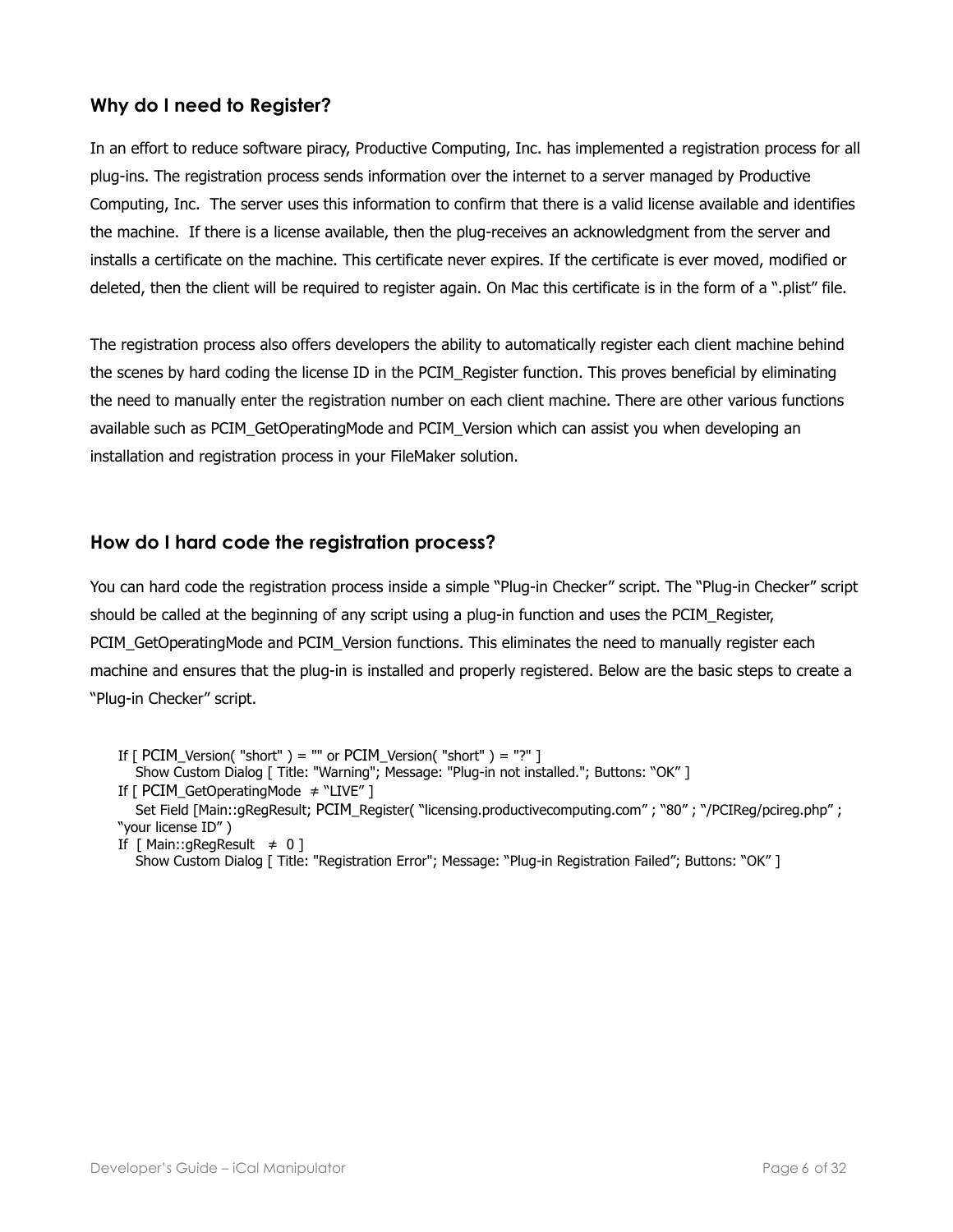#### <span id="page-6-0"></span>**7) FileMaker 16 Plug-in Script Steps**

Newly introduced in FileMaker Pro 16, all plug-ins have been updated to allow a developer to specify plug-in functions as script steps instead of as calculation results. The plug-in script steps function identically to calling a plug-in within a calculation dialog.

In this example, we use the FM Books Connector plug-in's script steps to demonstrate the difference. The same scripting differences would be found for any of the Productive Computing plug-in product lines.

For an example of using plug-in script steps, compare two versions of the same script from the FM Books Connector demo file: Pull Customer\_\_Existing Session.

#### Script 1 - Pull Customer Existing Session with calculation ("traditional") plug-in scripting:

```
Set Error Capture [On]
Allow User Abort [Off]
# It is assumed the session is already opened from the previous script calling this 
script.
# Query customers in QB (Request)
Set Variable [$$Result; Value: PCQB RqNew( "CustomerQuery" ; "" )]
Set Variable [$$Result; Value: PCQB RqAddFieldWithValue( "ListID" ;
Main::gCust_ListID )]
If [0 <> PCQB_RqExecute]
      Exit Script [Text Result: PCQB SGetStatus]
End If
# Pull customer info into FileMaker (Response)
Set Variable [$$Result; Value: PCQB RsOpenFirstRecord]
Set Field [main_CUST__Customers::ListID; PCQB_RsGetFirstFieldValue( "ListID" )]
Set Field [main_CUST__Customers::FullName; PCQB_RsGetFirstFieldValue( "FullName" )]
Set Field [main CUST Customers::First Name;
PCQB RsGetFirstFieldValue( "FirstName" )]
Set Field [main CUST Customers::Last Name; PCOB RsGetFirstFieldValue( "LastName" )]
Set Field [main CUST Customers::Company; PCQB RsGetFirstFieldValue( "CompanyName" )]
Set Field [main_CUST__Customers::Bill_Address 1;
PCQB RsGetFirstFieldValue( "BillAddress::Addr1" )]
Set Field [main CUST Customers::Bill Address 2;
PCQB RsGetFirstFieldValue( "BillAddress::Addr2" )]
Set Field [main CUST Customers::Bill Address 3;
PCQB_RsGetFirstFieldValue( "BillAddress::Addr3" )]
Set Field [main_CUST__Customers::Bill_Address 4;
PCQB RsGetFirstFieldValue( "BillAddress::Addr4" )]
Set Field [main CUST Customers::Bill City;
PCQB RsGetFirstFieldValue( "BillAddress::City" )]
Set Field [main CUST Customers::Bill State;
PCQB_RsGetFirstFieldValue( "BillAddress::State" )]
Set Field [main_CUST__Customers::Bill_Postal Code;
PCQB_RsGetFirstFieldValue( "BillAddress::PostalCode" )]
Set Field [main CUST Customers::Phone; PCQB RsGetFirstFieldValue( "Phone" )]
Set Field [main_CUST__Customers::Email; PCQB_RsGetFirstFieldValue( "Email" )]
```
Exit Script [Text Result:0]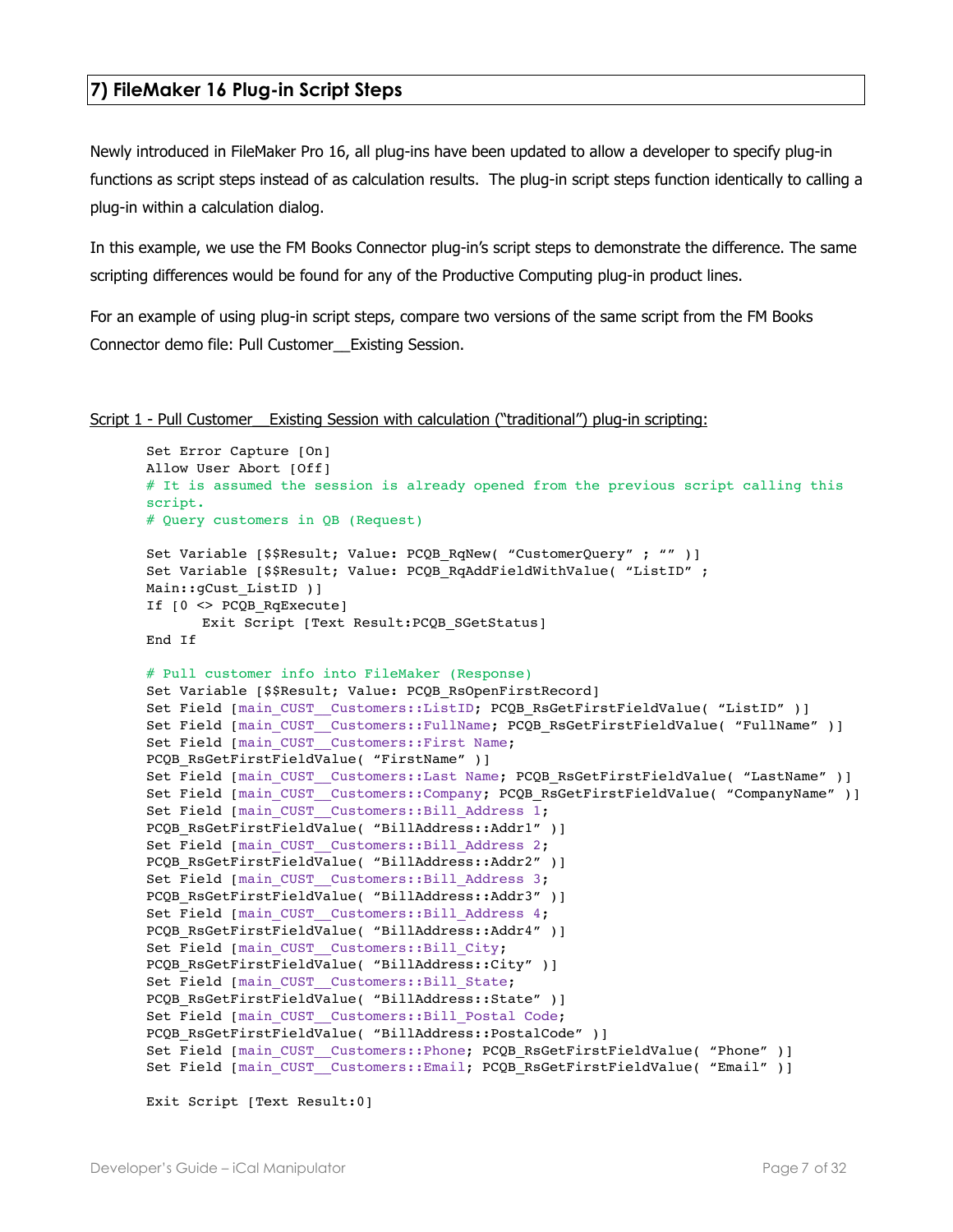```
Set Error Capture [On]
Allow User Abort [Off]
# It is assumed the session is already opened from the previous script calling this 
script.
# Query customers in QB (Request)
PCQB_RqNew [Select; Results:$$Result; Request Type:"CustomerQuery"]
PCQB RqAddFieldWithValue [Select; Results:$$Result; QB Field Name:"ListID"; Field
Value:Main::gCust_ListID]
PCQB RqExecute [Select; Results:$$Result]
If [$$Result <> 0]
      Exit Script [Text Result:PCQB_SGetStatus]
End If
# Pull customer info into FileMaker (Response)
PCQB RsOpenFirstRecord [Select; Results:$$Result]
PCOB RsGetFirstFieldValue [Select; Results:main CUST__Customers::ListID; Field
Name:"ListID"] 
PCQB_RsGetFirstFieldValue [Select; Results:main_CUST__Customers::FullName; 
FieldName:"FullName"]
PCQB_RsGetFirstFieldValue [Select; Results:main_CUST__Customers::First Name; Field 
Name:" FirstName"]
PCOB RsGetFirstFieldValue [Select; Results:main CUST__Customers::Last Name; Field
Name:" LastName"]
PCQB_RsGetFirstFieldValue [Select; Results:main_CUST__Customers::Company; Field 
Name:" CompanyName"]
PCQB RsGetFirstFieldValue [Select; Results:main CUST_Customers::Bill Address 1;
Field Name:" BillAddress::Addr1"]
PCOB RsGetFirstFieldValue [Select; Results:main CUST_Customers::Bill Address 2;
Field Name:" BillAddress::Addr2"]
PCQB_RsGetFirstFieldValue [Select; Results:main_CUST__Customers::Bill_Address 3; 
Field Name:" BillAddress::Addr3"]
PCQB RsGetFirstFieldValue [Select; Results:main CUST_Customers::Bill Address 4;
Field Name:" BillAddress::Addr4"]
PCOB RsGetFirstFieldValue [Select; Results:main CUST__Customers::Bill_City; Field
Name:" BillAddress::City"]
PCQB_RsGetFirstFieldValue [Select; Results:main_CUST__Customers::Bill_State; Field 
Name:" BillAddress::State"]
PCQB RsGetFirstFieldValue [Select; Results:main CUST__Customers::Bill_Postal Code;
Field Name:" BillAddress::PostalCode"]
PCOB RsGetFirstFieldValue [Select; Results:main CUST__Customers::Phone; Field
Name:"Phone"]
PCQB_RsGetFirstFieldValue [Select; Results:main_CUST__Customers::Email; Field 
Name:"Email"]
```
Exit Script [Text Result:0]

Using script steps instead of the more traditional methods can make scripting within a solution more direct, as well as help with data entry validation. Some functions accept calculation-style input, while others accept a Boolean "true" or "false" option, and others employ a drop-down list for the developer to choose an option from. As stated earlier, the functionality of the plug-in script step is identical to its functionality as a calculation function; PCQB\_RsOpenFirstRecord as a script step will still open the first record in the response, and store the value in the \$\$Result global variable (as seen in Script 2), just the same as the Set Variable script step calls PCQB\_RsOpenFirstRecord (which opens the first response record) and stores the result in the \$\$Result variable.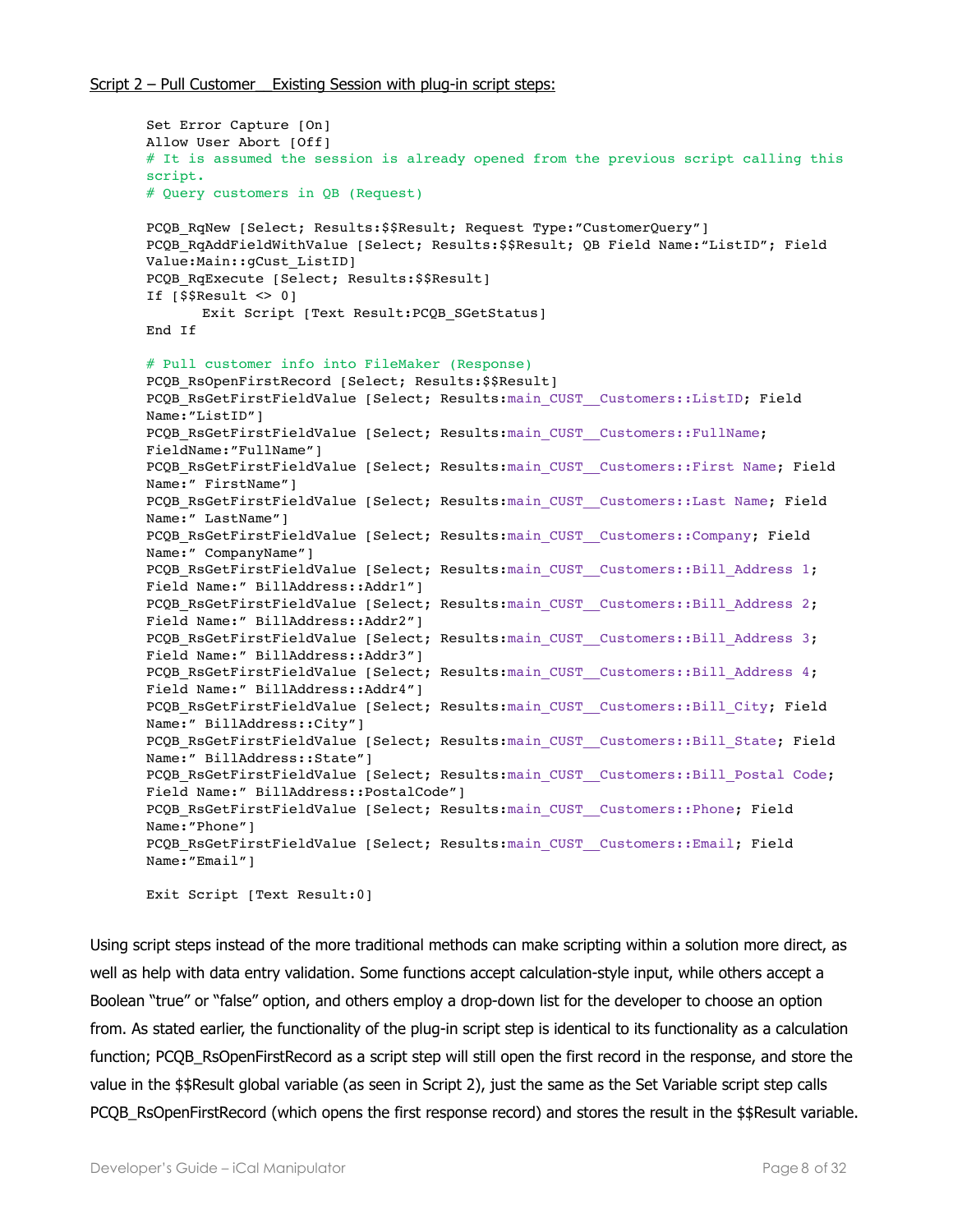For all Productive Computing, Inc., plug-ins that provide plug-in script step functionality, calculation functions will still be provided for use in development. This is to ensure that scripts already integrated with any of our plug-ins will still be viable and functional, and the developer now has the option to utilize the plug-in script steps at their discretion.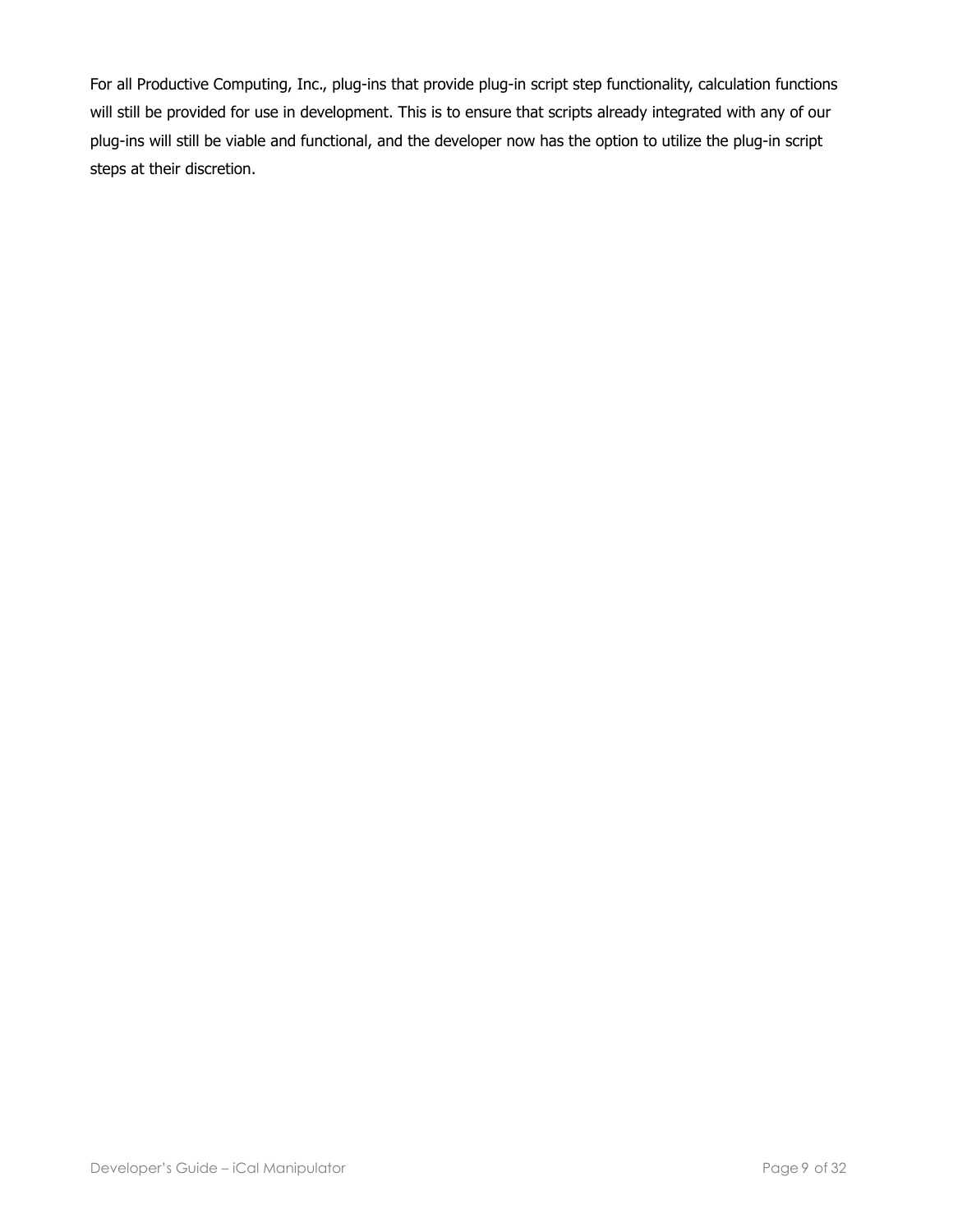## <span id="page-9-0"></span>**7) Talking to Apple Calendar**

Moving information between FileMaker and Apple Calendar/Apple Reminders involves pushing or pulling records from one application into the other. Using the plug-in you are able to push information from FileMaker to Apple Calendar or pull information from Apple Calendar to FileMaker.

First it is necessary to understand the basic Apple Calendar schema as shown below.



The three basic item types in Apple Calendar are calendar, event, and reminder.

A calendar item represents a group of events and reminders grouped together on one calendar.

An event item represents a scheduled event that can be displayed on a calendar.

A reminder item represents something that you need to do or accomplish.

Events can have recurrences, attendees, and alarms. Reminders can have alarms.

A recurrence rules represent the details of the frequency of which an event may occur.

An attendee is someone who attends an event.

An alarm alerts the user of a pending event or reminder by performing an action.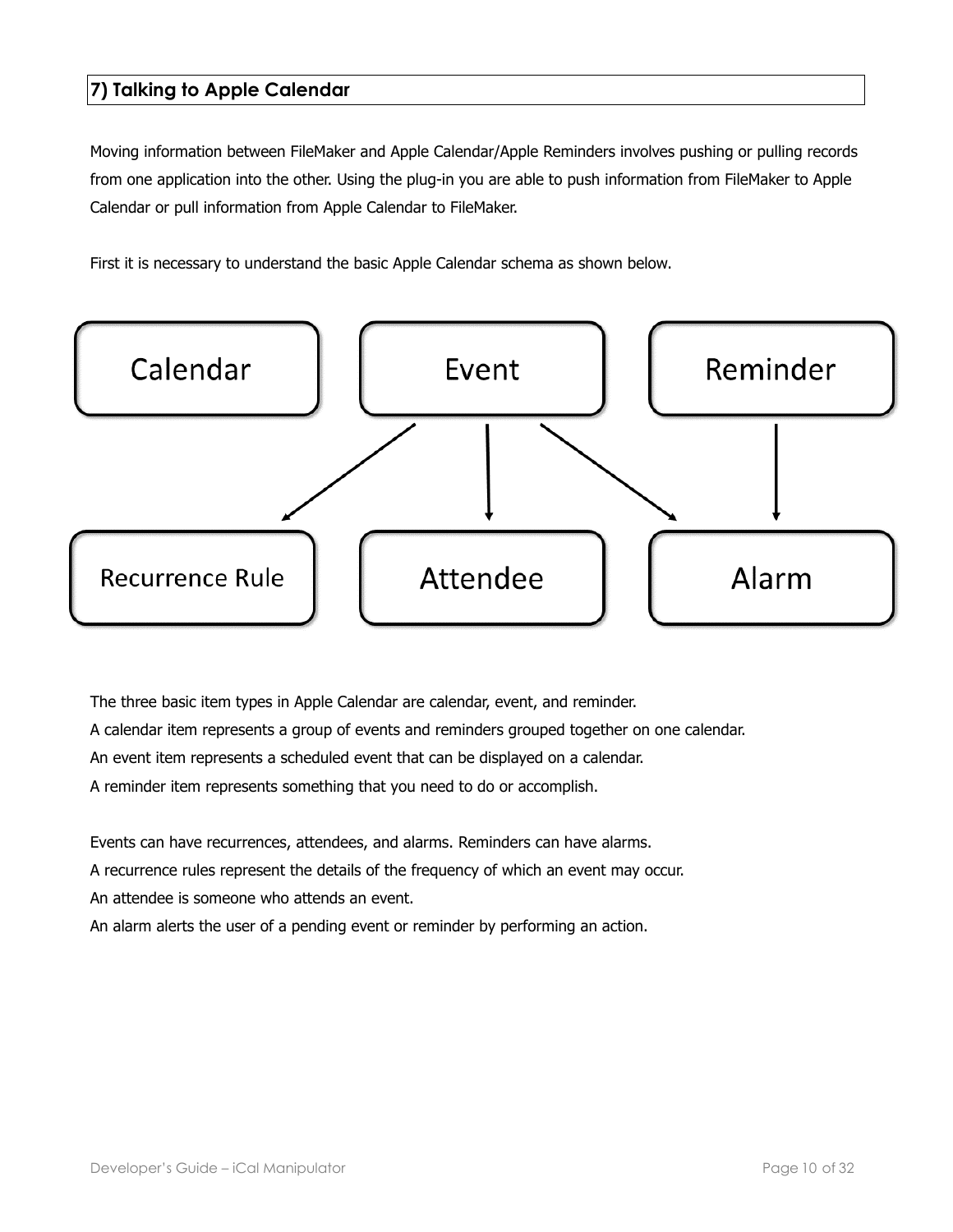## <span id="page-10-0"></span>**A. Pushing a new item to Apple Calendar**

Adding a new item to Apple Calendar is accomplished by creating the new item using PCIM\_NewItem( type ), setting the desired property values using PCIM\_SetProperty( type ; property ; value ) and saving the item using PCIM\_SaveItem( type ; optSpan ). The specific property names can be found in the Functions Guide. Let's have a look at three examples below to understand this basic concept.

#### Example 1 - Add New Calendar

*#Create a new Apple Calendar Item PCIM\_NewItem( "calendar" ) #Populate Apple Calendar Record with data from fields in FIleMaker PCIM\_SetProperty( "calendar" ; "title" ; SOMETITLEVALUE ) PCIM\_SetProperty( "calendar" ; "notes" ; SOMENOTESVALUE ) PCIM\_SetProperty( "calendar" ; "color" ; SOMECOLORVALUE ) #Save Record in Calendar PCIM\_SaveItem( "calendar" )*

#### Example 2 - Add New Event

#### *#Create a new Calendar Event Item*

*PCIM\_NewItem( "event" ) #Populate Calendar Event Record with data from fields in FIleMaker PCIM\_SetProperty( "event" ; "title" ; SOMETITLEVALUE ) PCIM\_SetProperty( "event" ; "isallday" ; SOMEISALLDAYVALUE ) PCIM\_SetProperty( "event" ; "enddate" ; SOMEENDDATEVALUE ) PCIM\_SetProperty( "event" ; "startdate" ; SOMESTARTDATEVALUE ) PCIM\_SetProperty( "event" ; "notes" ; SOMENOTESVALUE ) PCIM\_SetProperty( "event" ; "location" ; SOMELOCATIONVALUE ) PCIM\_SetProperty( "event" ; "calendartitle" ; SOMECALENDARTITLEVALUE ) #Save Record in Apple Calendar PCIM\_SaveItem( "event" ; "this" )* 

#### Example 3 - Add New Reminder

#### *#Create a new Reminder Item*

*PCIM\_NewItem( "reminder" )* 

#### *#Populate Reminder item with data from fields in FIleMaker*

*PCIM\_SetProperty( "reminder" ; "calendartitle" ; SOMECALENDARTITLEVALUE )* 

*PCIM\_SetProperty( "reminder" ; "title" ; SOMETITLEVALUE )* 

*PCIM\_SetProperty( "reminder" ; "duedate" ; SOMEDUEDATEVALUE )* 

*PCIM\_SetProperty( "reminder" ; "iscompleted" ; SOMEISCOMPLETEDVALUE )* 

*PCIM\_SetProperty( "reminder" ; "completeddate" ; SOMECOMPLETEDDATEVALUE )* 

*PCIM\_SetProperty( "reminder ; "notes" ; SOMENOTESVALUE )* 

*PCIM\_SetProperty( "reminder" ; "priority" ; SOMEPRIORITYVALUE )* 

#### *#Save Record in Apple Calendar*

*PCIM\_SaveItem( "reminder" ; "this" )*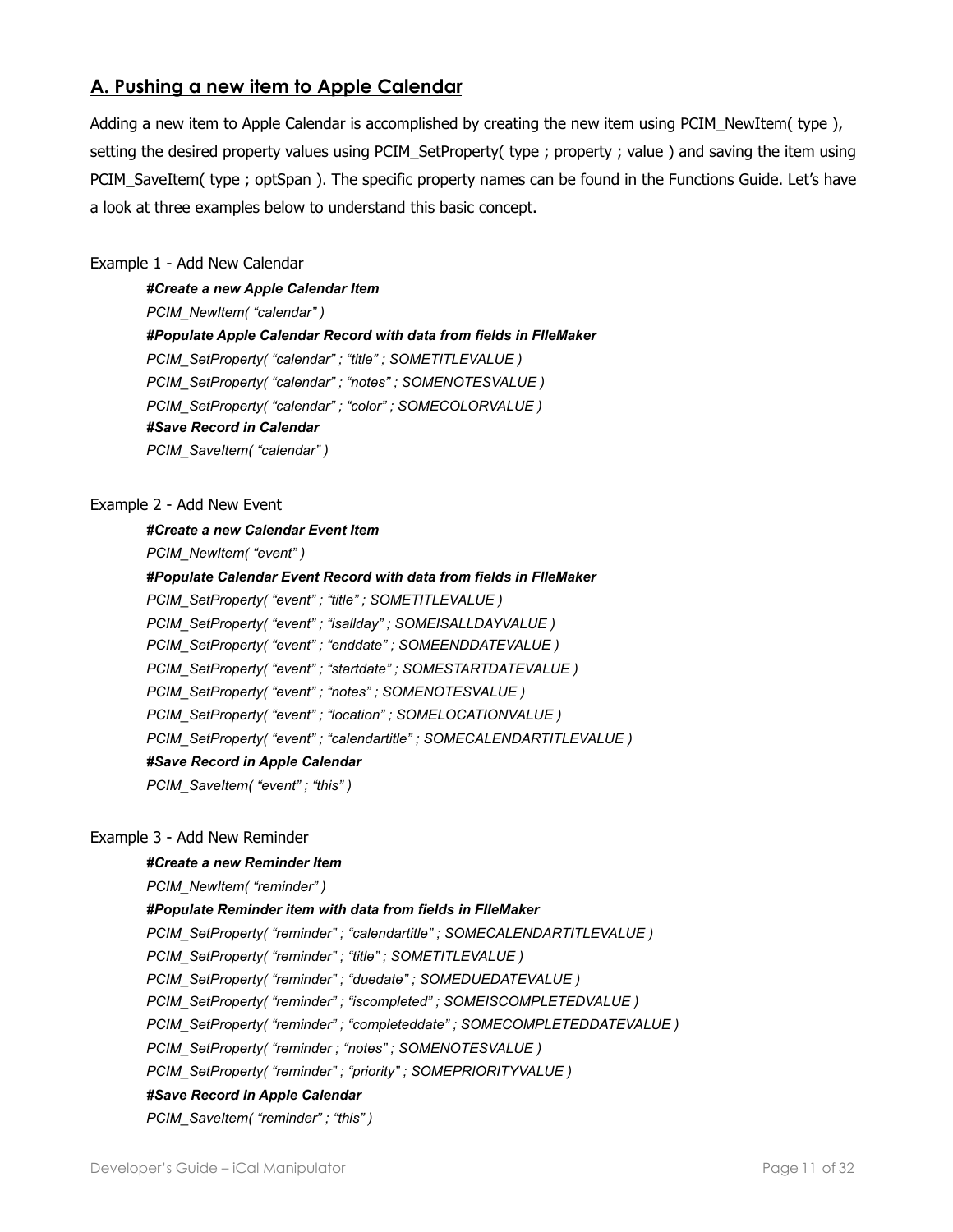## <span id="page-11-0"></span>**B. Pulling from Apple Calendar to FileMaker**

When pulling event and reminder records from Apple Calendar the developer will need to fetch specific records. Fetching allows you to create a "found set" of events or reminders in Apple Calendar which match the parameters. The PCIM\_EventsFetch and PCIM\_RemindersFetch functions are used by the plug-in to create this "found set" of records. There is no need to fetch calendars as the plug-in automatically finds all calendars. Once we have a "found" our records, then PCIM\_GetItemCountForType will return the number of available items of a specified record type. PCIM\_OpenItemAt or PCIM\_OpenItemWithUID will open the item and PCIM\_GetProperty retrieves the specified property for the currently opened item of the specified type. Let's look at the steps necessary to import various types of items.

## Import Calendars

These functions used to import calendars.

- PCIM\_GetItemCountForType( "calendar" )
- PCIM\_OpenItemAt( "calendar" ; index ) or PCIM\_OpenItemWithUID( "calendar" ; uid ; optOccurrence )
- PCIM\_GetProperty( "calendar" ; property )

First we will get an item count using PCIM\_GetItemCountForType to ensure that there are calendar records to import. Next we enter a loop and open each item using PCIM\_OpenItemAt, then set all the desired calendar fields using PCIM\_GetProperty and end the loop.

#### Example 1 - Import Calendar

```
#Import all calendar items.. 
\text{Sindex} = 1loop 
   #Exit the loop if the Index is greater than the number of calendars available... 
  exit loop if $index > PCIM_GetItemCountForType( "calendar")
   #open the calendar at the Index 
   PCIM_OpenItemAt( "calendar" ; $index) 
   #with the calendar opened populate the filemaker calendar record with data from Apple Calendar
   PCIM_GetProperty( "calendar" ; "title" ) 
   PCIM_GetProperty( "calendar" ; "notes" ) 
   PCIM_GetProperty( "calendar" ; "color" ) 
   PCIM_GetProperty( "calendar" ; "uid" ) 
   $index = $index + 1 
end loop
```
Importing calendars is quite simple and straight forward. Now let's use the PCIM\_EventsFetch and PCIM RemindersFetch functions to import events and reminders.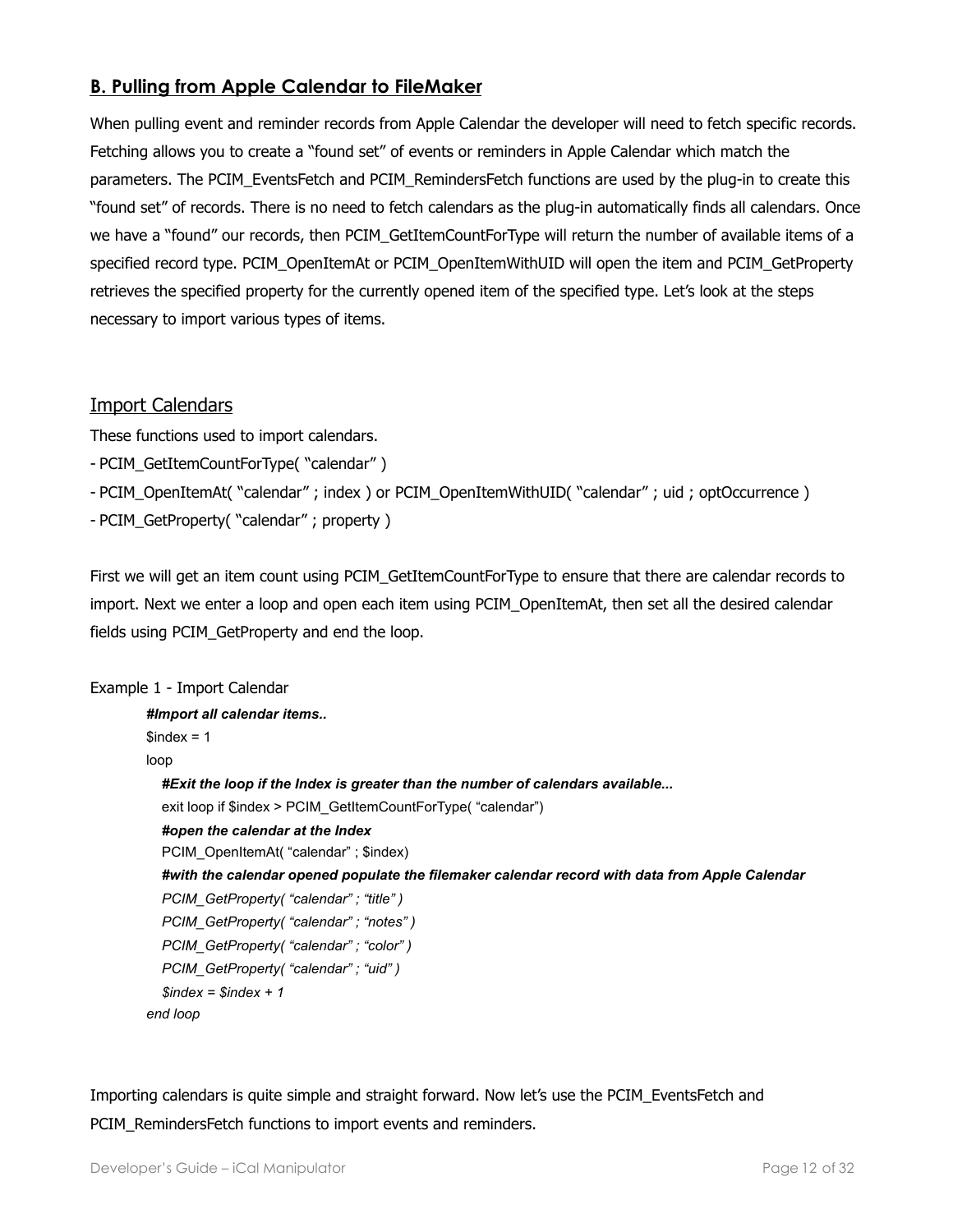## Import Events

These functions used to import events.

- PCIM\_EventsFetch( startDate ; endDate ; calendars ; uid )
- PCIM\_GetItemCountForType( "event" )
- PCIM\_OpenItemAt( "event" ; index ) or PCIM\_OpenItemWithUID( "event" ; uid ; optOccurrence )
- PCIM\_GetProperty( "event" ; property )

#### Example 2 - Import Events

*#Use PCIM\_EventsFetch to obtain a found set of events to import. #startDate will restrict events with a start date LATER than startDate #endDate will restrict events with an end date EARLIER than endDate #calendars will restrict events belonging to calendars named here #uid is the uid for a specific event. This parameter is used if the event is a repeating event.*  PCIM\_EventsFetch( startDate ; endDate ; calendars ; uid ) *#now import found Event Items...*   $$index = 1$ loop  *#Exit the loop if the index is greater than the number of event available...*  exit loop if \$index > PCIM\_GetItemCountForType( "event")  *#open the event at the index*  PCIM\_OpenItemAt( "event" ; \$index)  *#with the event opened populate the filemaker event record with data from Calendar PCIM\_GetProperty( "*event*" ; "title" ) PCIM\_GetProperty( "*event*" ; "startDate" ) PCIM\_GetProperty( "*event*" ; "endDate" ) PCIM\_GetProperty( "*event*" ; "notes" ) PCIM\_GetProperty( "*event*" ; "location" ) PCIM\_GetProperty( "*event*" ; "uid" ) PCIM\_GetProperty( "*event*" ; "datestamp" ) ... \$index = \$index + 1 end loop*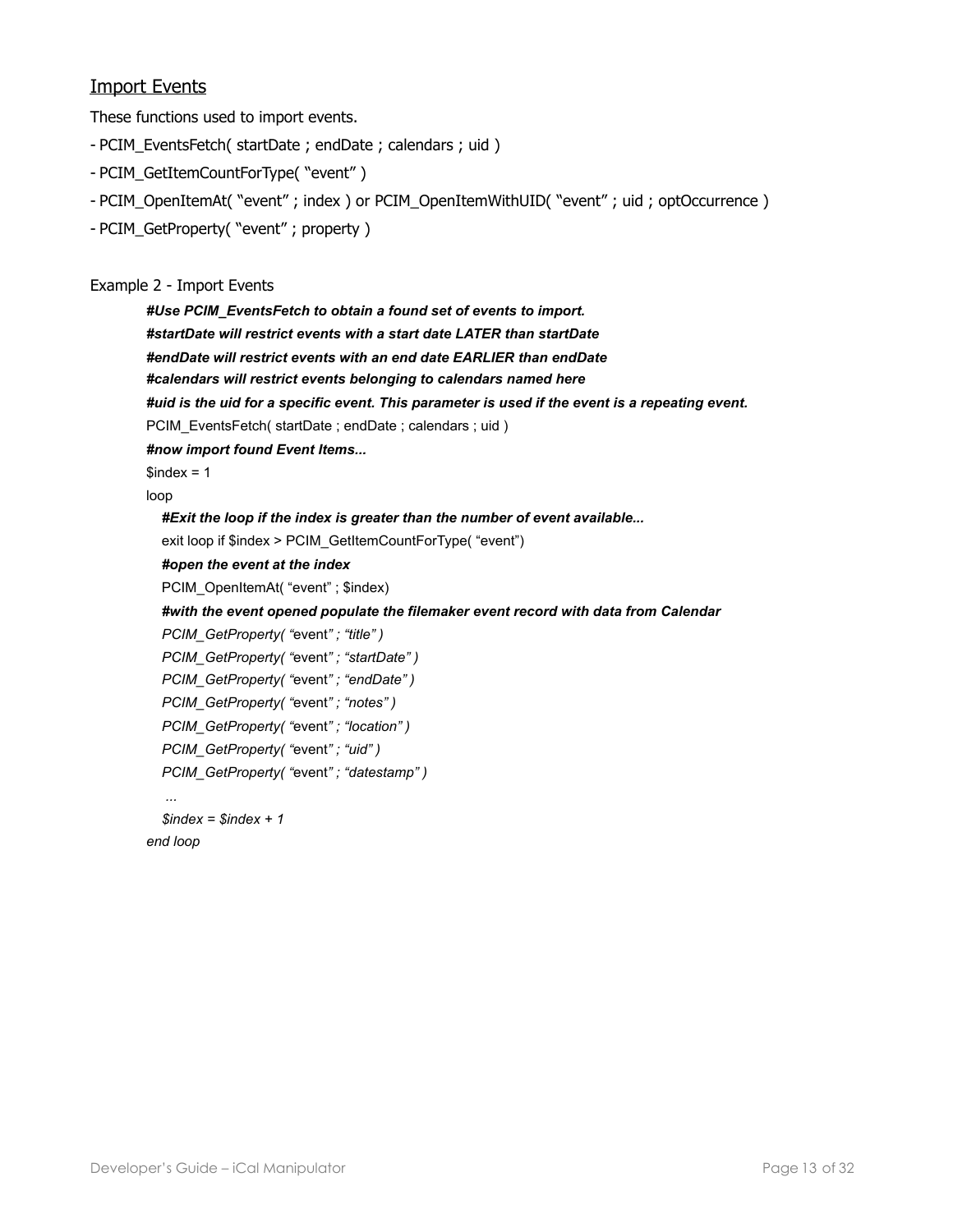## Import Reminders

These functions used to import events.

- PCIM\_RemindersFetch( calendars ; status ; date )
- PCIM\_GetItemCountForType( "reminder" )
- PCIM\_OpenItemAt( "reminder" ; index ) or PCIM\_OpenItemWithUID( "reminder" ; uid ; optOccurrence )
- PCIM\_GetProperty( "reminder" ; property )

#### Example 3 - Import Reminders

```
#Use PCIM_RemindersFetch to obtain a found set of reminders to import. 
#calendars is a list of calendars to be searched 
#status is a string indicating the type of reminder to be found (complete, incomplete or blank) 
#date indicates reminders with either a due date before or after this date depending on status 
PCIM_RemindersFetch( calendars ; status ; date )
#now import found Reminder Items... 
$index = 1loop 
   #Exit the loop if the index is greater than the number of Reminders available... 
  exit loop if $index > PCIM_GetItemCountForType( "reminder")
   #open the Reminder at the index 
   PCIM_OpenItemAt( "reminder" ; $index) 
   #with the Reminder opened populate the filemaker Reminder record with data from Apple Calendar
   PCIM_GetProperty( "reminder" ; "title" ) 
   PCIM_GetProperty( "reminder" ; "notes" ) 
   PCIM_GetProperty( "reminder" ; "dueDate" ) 
   PCIM_GetProperty( "reminder" ; "priority" ) 
   PCIM_GetProperty( "reminder" ; "uid" ) 
   PCIM_GetProperty( "reminder" ; "datestamp" ) 
 ... 
   $index = $index + 1 
end loop
```
Now that you understand the basic steps involved in importing calendars, events, and reminders, let's explore one level deeper. Typically events will also have attendees, recurrences, and alarms. Here are the example steps involved for importing alarms and attendees. Handling recurrences will be discussed later in this document.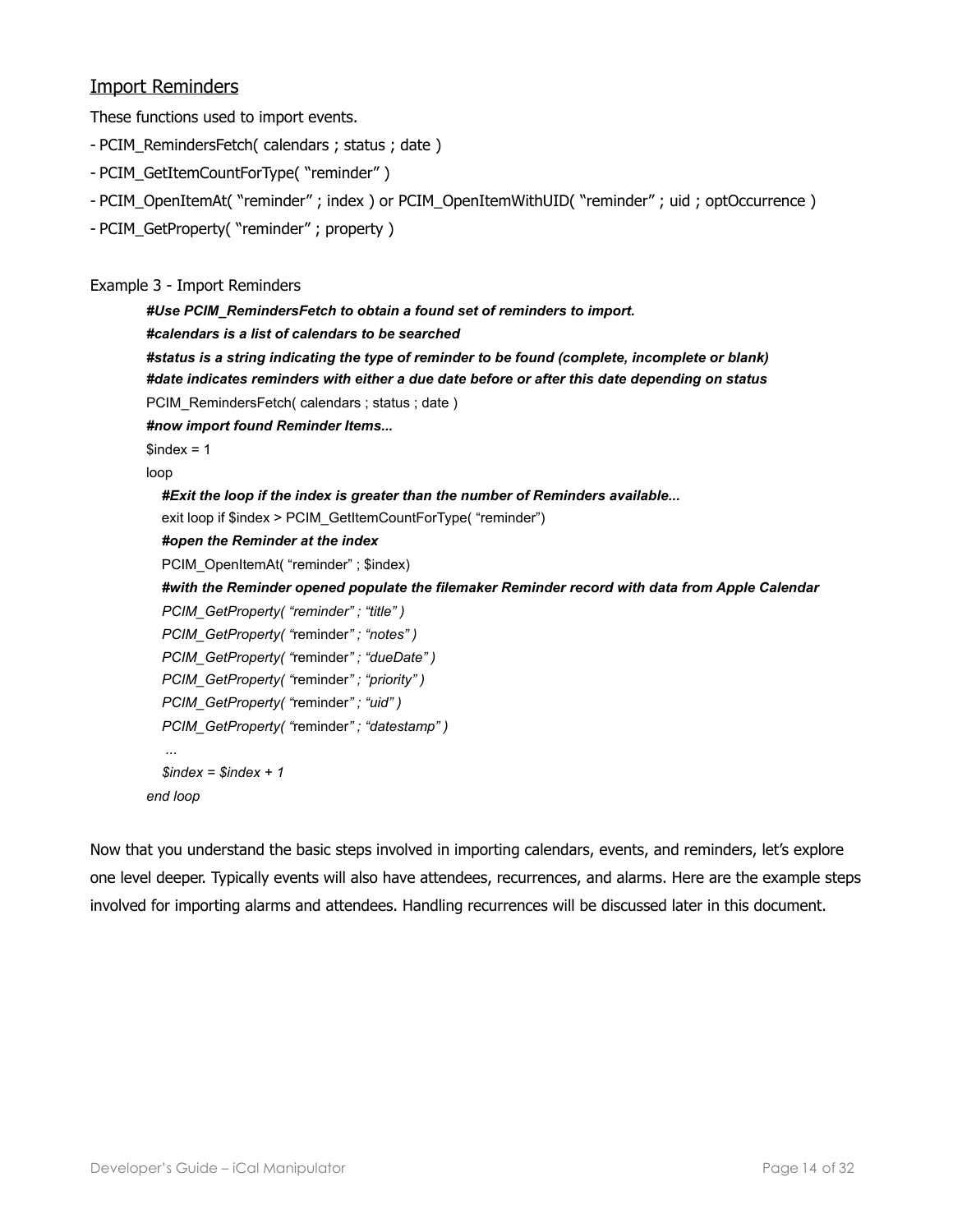## Import Alarms

The function used to import alarms is PCIM\_GetProperty( "alarm" ; property ).

#### Example 4 - Import Alarms

```
#with an event or reminder opened we can import the alarms for that item. 
#this is the same method for importing the event or reminder
$alarm index = 1
loop 
   #Exit the loop if the index is greater than the number of alarm available... 
  exit loop if $alarm_index > PCIM_GetItemCountForType( "alarm")
   #open the alarm at the index 
  PCIM_OpenItemAt( "alarm" ; $alarm_index)
   #with the alarm opened populate the filemaker alarm record with data from Apple Calendar
   PCIM_GetProperty( "alarm" ; "action" ) 
   PCIM_GetProperty( "alarm" ; "sound" ) 
   ... 
   $alarm_index = $alarm_index + 1 
end loop
```
#### Import Attendees

Attendees are read only. The function used to import attendees is PCIM\_GetProperty( "attendee" ; property ).

#### Example 5 - Import Attendees

```
#with an event opened we can import the attendees for that item. 
$attendee_index = 1 
loop 
   #Exit the loop if the index is greater than the number of attendees available... 
  exit loop if $attendee_index > PCIM_GetItemCountForType( "attendee")
   #open the attendee at the index 
  PCIM_OpenItemAt( "attendee" ; $attendee_index)
   #with the attendee opened populate the filemaker attendee record with data from Calendar
   PCIM_GetProperty( "attendee" ; "address" ) 
   PCIM_GetProperty( "attendee" ; "commonName" ) 
   PCIM_GetProperty( "attendee" ; "status" ) 
 ... 
   $attendee_index = $attendee_index + 1 
end loop
```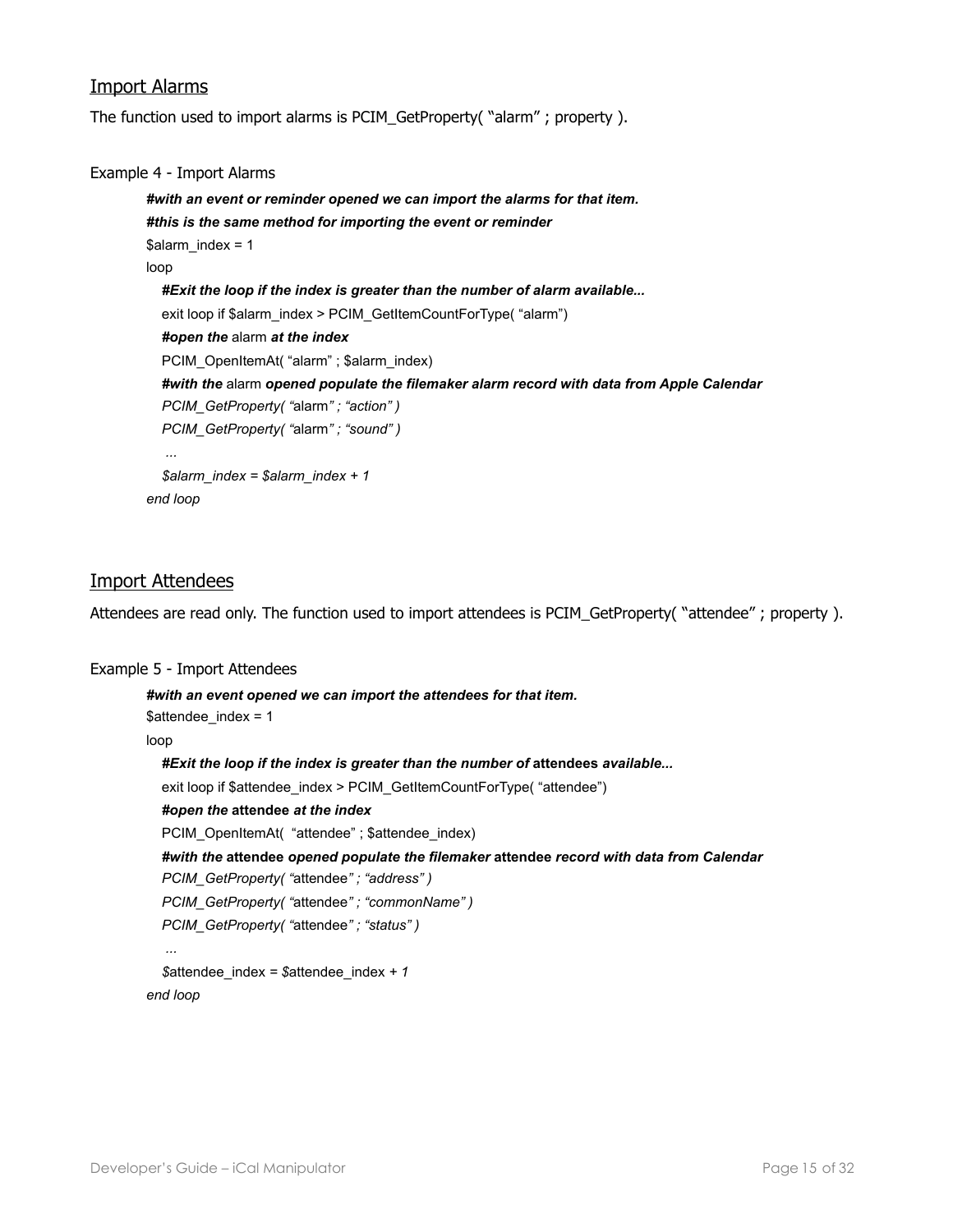## <span id="page-15-0"></span>**C. Updating an existing record in Apple Calendar**

Updating an existing item from FileMaker to Apple Calendar is accomplished by opening an existing item using PCIM\_CalOpenCalendarWithTitle( title ), PCIM\_OpenItemWithUID( Type ; uid ; optOccurrence ) or PCIM\_OpenItemAt( type ; index ), setting the desired property values using PCIM\_SetProperty( type ; property ; value ) and saving the item using PCIM\_SaveItem( type ; optSpan ).

The Apple Calendar UID is used to identify if the item already exists. This can be useful in determining if the item is a new item or existing item to be edited or deleted.

The examples below illustrate these various methods. Please note that PCIM\_CalOpenCalendarWithTitle can only be used with calendar items to open the calendar with the calendar's name. PCIM\_OpenItemWithUID can be used with calendar, event and reminder items to open the desired item with the item's UID. PCIM\_OpenItemAt can be used with calendar, event, reminder, attendee and alarm items to open the item at the specified index. Once you open the desired item, then the item may be read or written to. We provide various examples below to illustrate the concept of each function. You can use your creativity and development skills to apply these concepts to your solution as needed.

#### Example 1 - Open Calendar with Title

#### *#Open the Apple Calendar with Title*

*PCIM\_CalOpenCalendarWithTitle( SOMECALENDARTITLE ) #Populate Apple Calendar record with data from fields in FIleMaker PCIM\_SetProperty( "calendar" ; "title" ; SOMETITLEVALUE ) PCIM\_SetProperty( "calendar" ; "notes" ; SOMENOTESVALUE ) PCIM\_SetProperty( "calendar" ; "color" ; SOMECOLOERVALUE ) #Save Record in Apple Calendar PCIM\_SaveItem( "calendar" )*

#### Example 2 - Open Event with UID

*#Open the Calendar Event Item with UID PCIM\_OpenItemWithUID( "event" ; SOMEUID ) #Populate Calendar Event with data from fields in FIleMaker PCIM\_SetProperty( "event" ; "enddate" ; SOMEENDDATEVALUE ) PCIM\_SetProperty( "event" ; "location" ; SOMELOCATIONVALUE ) PCIM\_SetProperty( "event" ; "startdate" ; SOMESTARTDATEVALUE ) PCIM\_SetProperty( "event" ; "calendartitle" ; SOMECALENDARTITLEVALUE ) PCIM\_SetProperty( "event" ; "notes" ; SOMENOTESVALUE ) PCIM\_SetProperty( "event" ; "title" ; SOMETITLEVALUE ) PCIM\_SetProperty( "event" ; "url" ; SOMEURLVALUE ) #Save Record in Apple Calendar PCIM\_SaveItem( "event" )*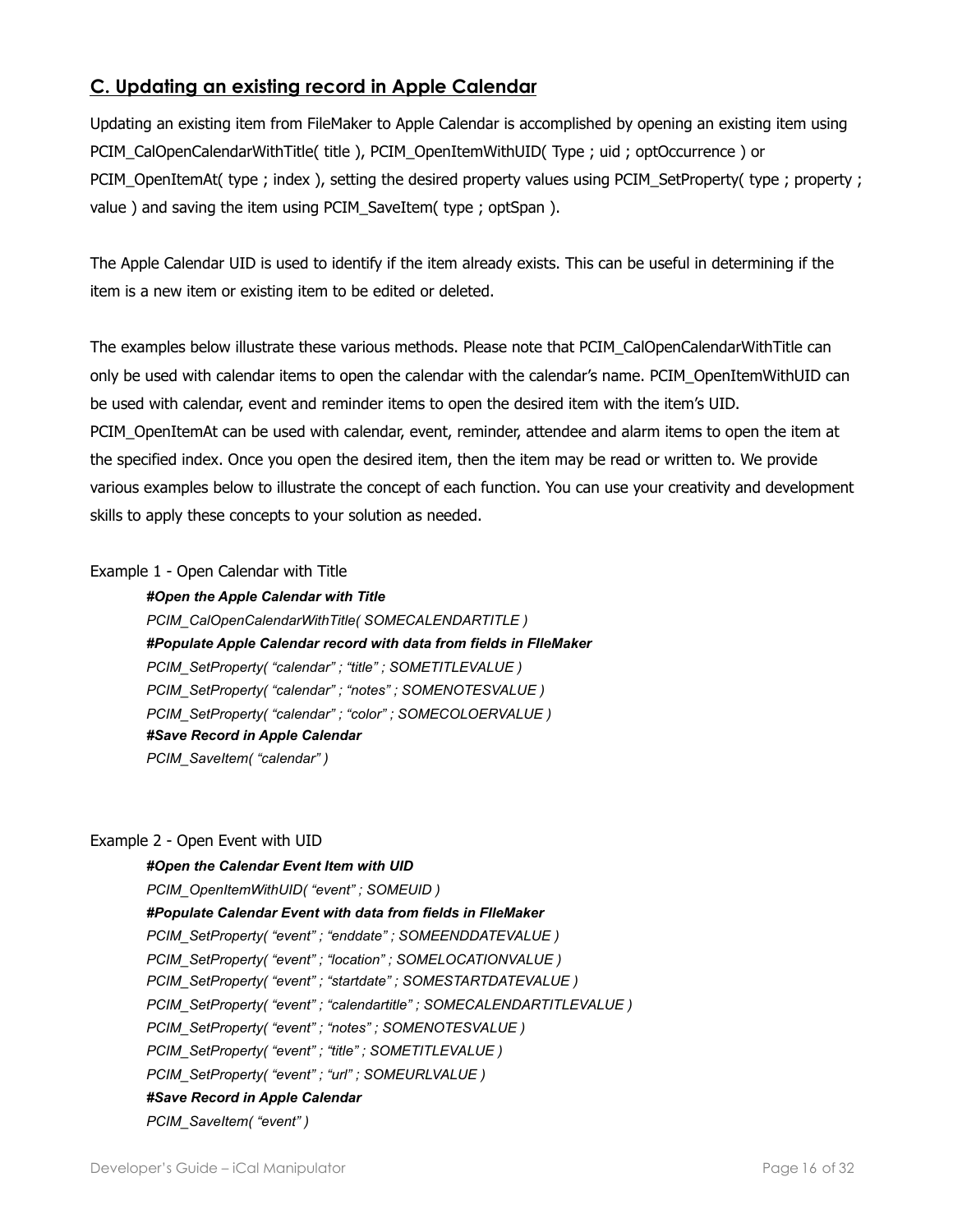#### Example 3 - Open Reminder at Index:

#### *#Open the Reminder Item at Index*

*PCIM\_OpenItemAt( "reminder" ; \$index )* 

*#Populate Reminder record with data from fields in FIleMaker* 

*PCIM\_SetProperty( "reminder" ; "calendartitle" ; REMINDERS:: calendartitle )* 

*PCIM\_SetProperty( "reminder" ; "completeddate" ; REMINDERS:: completeddate )* 

*PCIM\_SetProperty( "reminder" ; "dueDate" ; REMINDERS:: dueDate )* 

*PCIM\_SetProperty( "reminder" ; "notes" ; REMINDERS:: notes )* 

*PCIM\_SetProperty( "reminder" ; "priority" ; REMINDERS:: priority )* 

*PCIM\_SetProperty( "reminder" ; "title" ; REMINDERS:: title )* 

*PCIM\_SetProperty( "reminder" ; "url" ; REMINDERS:: url )* 

#### *#Save Record in Apple Calendar*

*PCIM\_SaveItem( "reminder" )*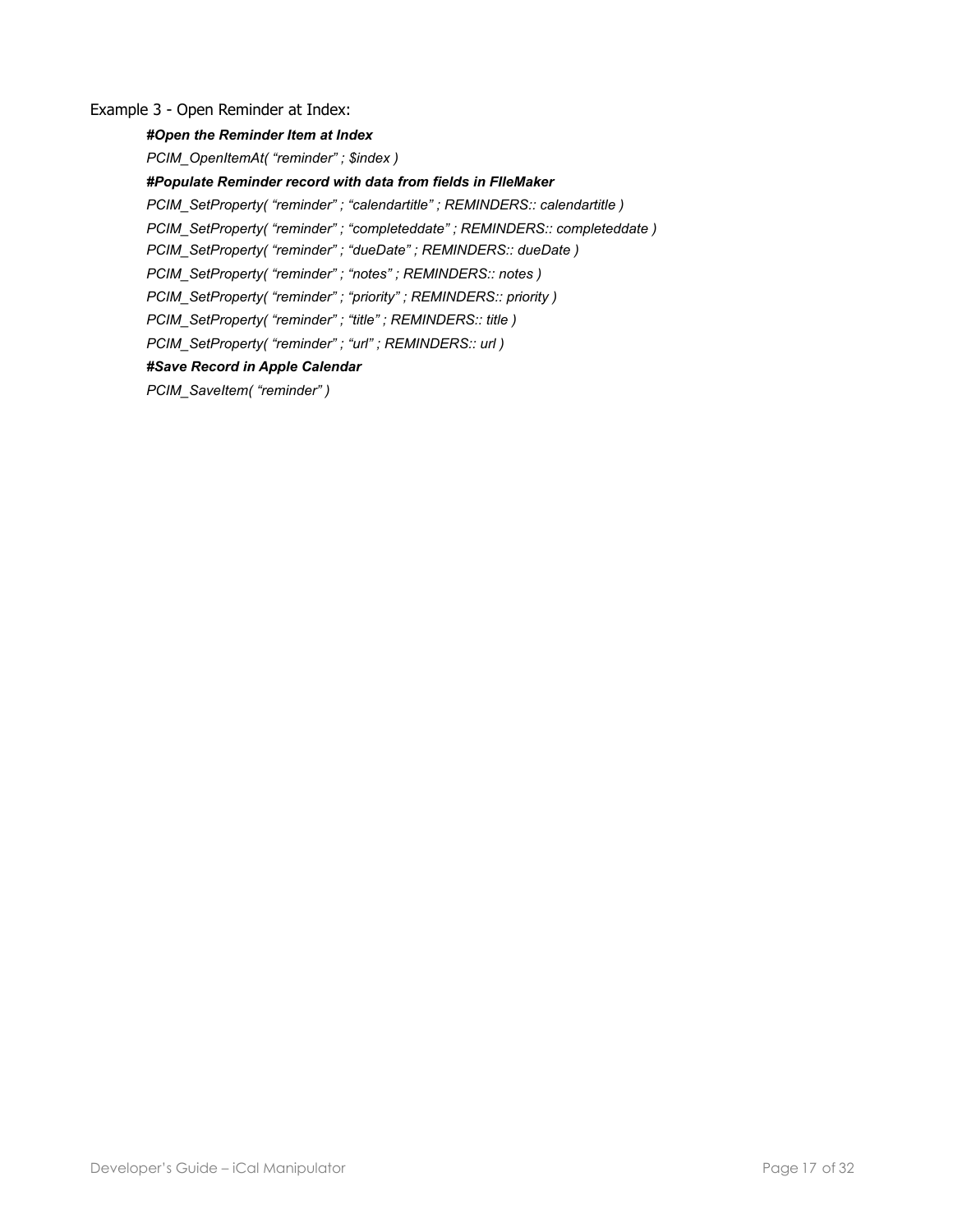## <span id="page-17-0"></span>**D. Deleting an existing record in Apple Calendar**

Deleting an existing item in Apple Calendar can be accomplished by using PCIM\_RemoveItem( type ; uid ; occurrenceDate ; span ) function.

Example 1 - Delete an Entire Calendar

Deleting a calendar is simple and should be used with caution. In the example below we use the PCIM\_RemoveItem( "calendar" ; CALENDARS::uid ) function to delete the specified calendar. The type parameter is set to "calendar" and the uid parameter is set to CALENDARS::uid referencing the uid field on the CALENDARS table in the demo file.

```
2 # This script deletes the FileMaker record from the Calendars application
3 + 4 -\overline{A}5 # Check the plug-in first
6 Perform Script [ "Plug-in Checker" ]
\overline{7}8 # Check for iCal UID
9 If [ IsEmpty ( CALENDARS::uid ) ]
10<sup>1</sup>Show Custom Dialog [ "Warning" ; "You cannot delete a calendar without an Apple Calendar UID" ]
11
      Exit Script [ ]
12 End If
1314 # Delete Individual Calendar from iCal. Requires iCal UID as the parameter.
15 Show Custom Dialog [ "Message" ; "Are you sure you want to permanently delete this calendar in Apple Calendar?" & 1 & "WARNING: Dele..." ]
16 If [ Get (LastMessageChoice) = 1 ]
17<sup>17</sup>Exit Script [ ]
18 Else
19
    If [ PCiM_RemoveItem( "calendar" ; CALENDARS::uid ) ≠ 0 ]
20
          Show Custom Dialog [ "Warning" ; PCiM_GetLastError( "text" ) ]
21 Else
22
          Set Field [ CALENDARS::uid ; "" ]
          Commit Records/Requests [ No dialog ]
23 -24Show Custom Dialog [ "Message" ; "Calendar successfully deleted from Apple Calendar." ]
25
           Delete Record/Request [ No dialog ]
26
           Close Window [ Current Window ]
27
    End If
28 End If
```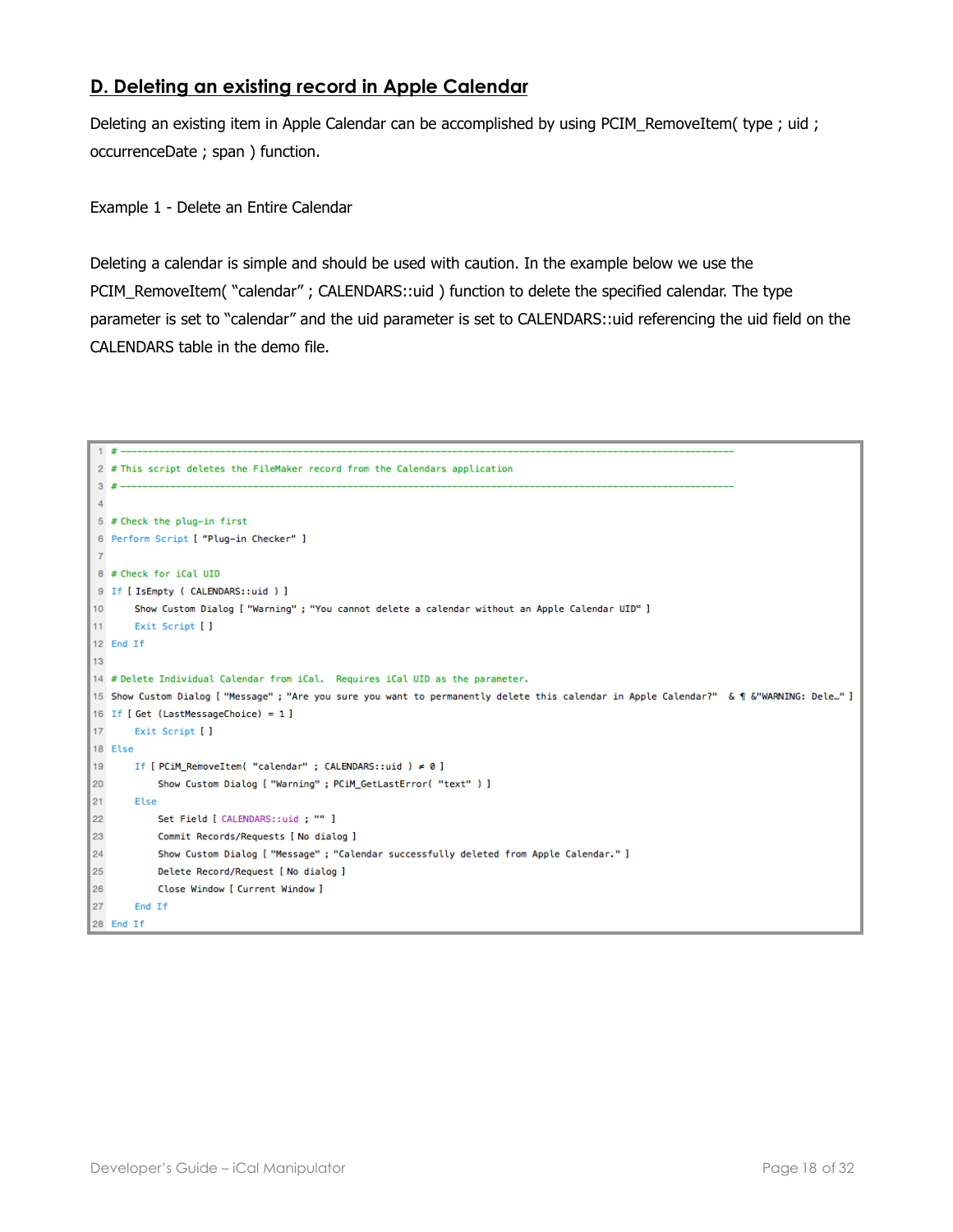Deleting an event requires use a few more parameters. In the example below we call

PCIM RemoveItem( "event" ; EVENTS::uid ; EVENTS::occurrence ; \$span ) to delete the specified event. The type parameter is set to "event" and the uid parameter is set to EVENTS::uid referencing the uid field on the EVENTS table in the demo file. The occurrenceDate is set to EVENTS::occurrence referencing the occurrence field on the EVENTS table. The occurrenceDate is a required parameter if deleting an event and indicates the date of the specific occurrence of the event to delete. The span parameter is also required when deleting an event and indicates which events should be deleted. Valid span values are "this," "future" or "all." "This" will affect only the current item in the recurrence pattern. "Future" will affect all future items in the recurrence pattern. "All" will affect all items in the recurrence pattern. Below the span parameter is set to a variable referenced as \$span.

```
1 \pm 12 # This script will delete the event record from the calendar
 3# -\Delta5 # Check the plug-in first:
 6 Perform Script [ "Plug-in Checker" ]
 8 # Check for iCal UID
 9 If [ IsEmpty ( EVENTS::uid ) ]
      Show Custom Dialog [ "Warning" ; "You cannot delete a record without an iCal UID. Would you like to delete the FileMaker Record inst..." ]
10<sup>1</sup>11<sup>1</sup>If [ Get(LastMessageChoice) = 2 ]
12<sup>12</sup># Delete the FileMaker record
13<sup>°</sup>Delete Record/Request [ No dialog ]
14Perform Script [ "Close Window Detail ( Type )" ; Parameter: "event" ]
15<sup>15</sup>Perform Script [ "Import Events" ; Parameter: "event" ]
16
           Exit Script [ ]
     Else
17
18
           Exit Script [ ]
19
     End If
20 End If
2122 # Delete Individual Contact from iCal. Requires UID as the parameter.
23 Show Custom Dialog [ "Message" ; "Are you sure you want to permanently delete this event in iCal?" ]
24 If [ Get (LastMessageChoice) = 1 ]
25
      Exit Script [ ]
26 Else
\mathbf{27}Set Variable [ $span ; Value: "this" ]
28
     If [ EVENTS::isRecurring = "True" ]
29
          Show Custom Dialog [ "Warning" ; "Delete this one event or all future events also?" ]
30
          If [ Get( LastMessageChoice ) = 3 ]
31Exit Script [ ]
32
         Else If [ Get ( LastMessageChoice ) = 2 ]
33
               Set Variable [ $span ; Value: "all" ]
34End If
35
       End If
36
      If [ PCiM_RemoveItem( "event" ; EVENTS::uid ; EVENTS::occurrence ; $span ) ≠ 0 ]
37
            Show Custom Dialog [ "Warning" ; PCiM_GetLastError ]
38
      Else
39
            Show Custom Dialog [ "Message" ; "Record successfully deleted in iCal." ]
40<sub>1</sub>Perform Script [ "Close Window Detail ( Type )" ; Parameter: "event" ]
41
           Perform Script [ "Import Events" ; Parameter: "event" ]
42
      End If
43 End If
```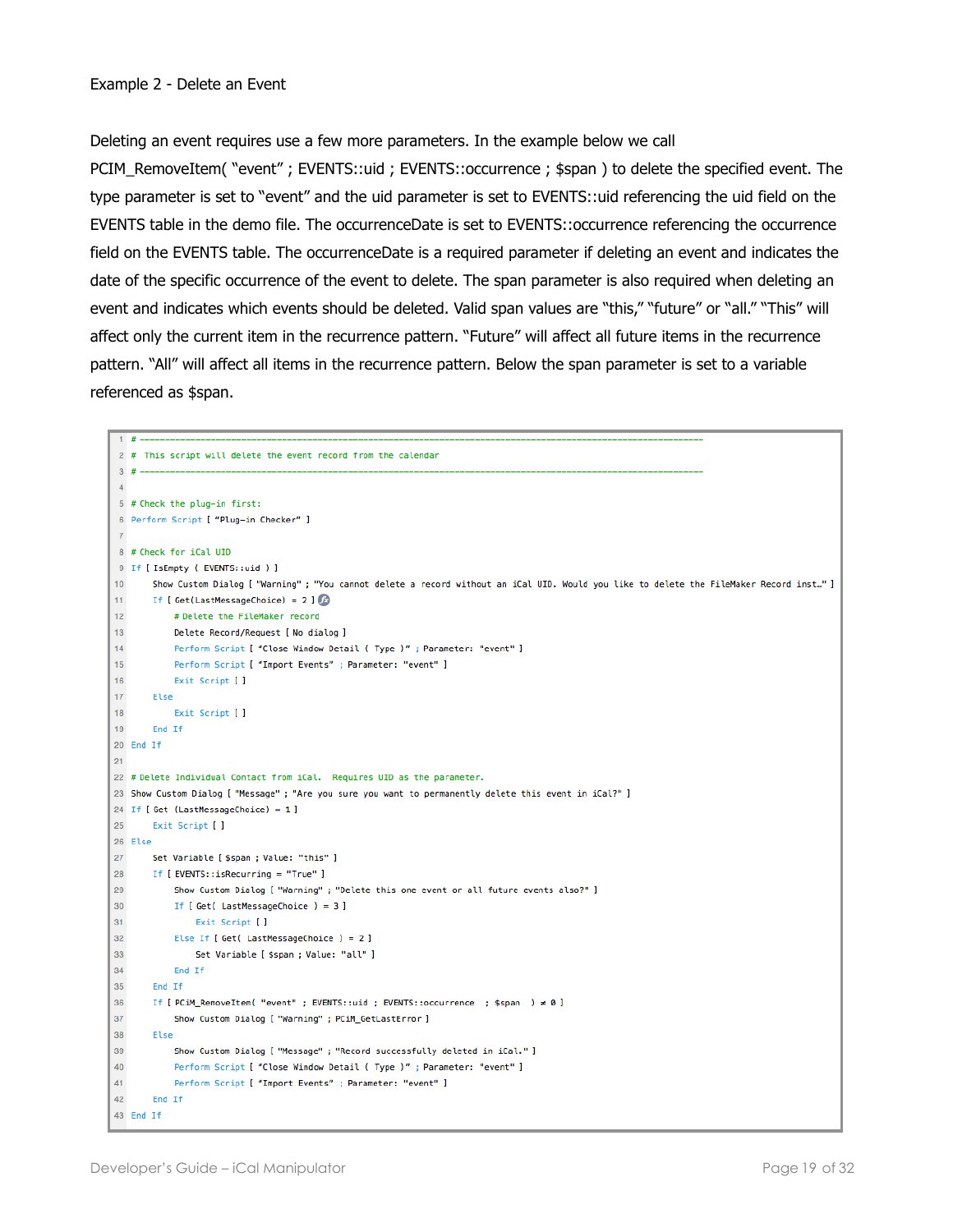When deleting a reminder we call PCIM\_RemoveItem( "reminder" ; REMINDERS::uid ). The type parameter is set to "reminder" and the uid parameter is set to REMINDERS::uid referencing the uid field on the REMINDERS table in the demo file.

```
1 + 4 = 12 # This script deletes a task from the Reminders
3# -\overline{4}5 # Check the plug-in first:
 6 Perform Script [ "Plug-in Checker" ]
 8 # Check for iCal UID
 9 If [ IsEmpty ( REMINDERS::uid ) ]
     Show Custom Dialog [ "Warning" ; "You cannot delete a record without an Reminders UID. Would you like to delete the FileMaker Record…" ]
10<sup>10</sup>11 If [ Get(LastMessageChoice) = 2 ]
12<sub>12</sub># Delete the FileMaker record
13Delete Record/Request [ No dialog ]
14Perform Script [ "Close Window Detail ( Type )" ; Parameter: "reminder" ]
15Perform Script [ "Import All Reminders" ]
16
          Exit Script [ ]
     Else
17
18Exit Script [ ]
19
     End If
20 End If
21 # Delete Individual Task from iCal.
22 Show Custom Dialog [ "Message" ; "Are you sure you want to permanently delete this reminder from Reminders?" ]
23 If [ Get (LastMessageChoice) = 1 ]
24Exit Script [ ]
25 Else
26
      If [ PCiM_RemoveItem( "reminder" ; REMINDERS::uid ) ≠ 0 ]
27
           Show Custom Dialog [ "Warning" ; PCiM_GetLastError ]
28
     Else
           Show Custom Dialog [ "Message" ; "Reminder successfully deleted from Reminders." ]
29
30<sub>o</sub>Delete Record/Request [ No dialog ]
31Perform Script [ "Close Window Detail ( Type )" ; Parameter: "reminder" ]
32\phantom{a}Perform Script [ "Import All Reminders" ]
33
      End If
34 End If
```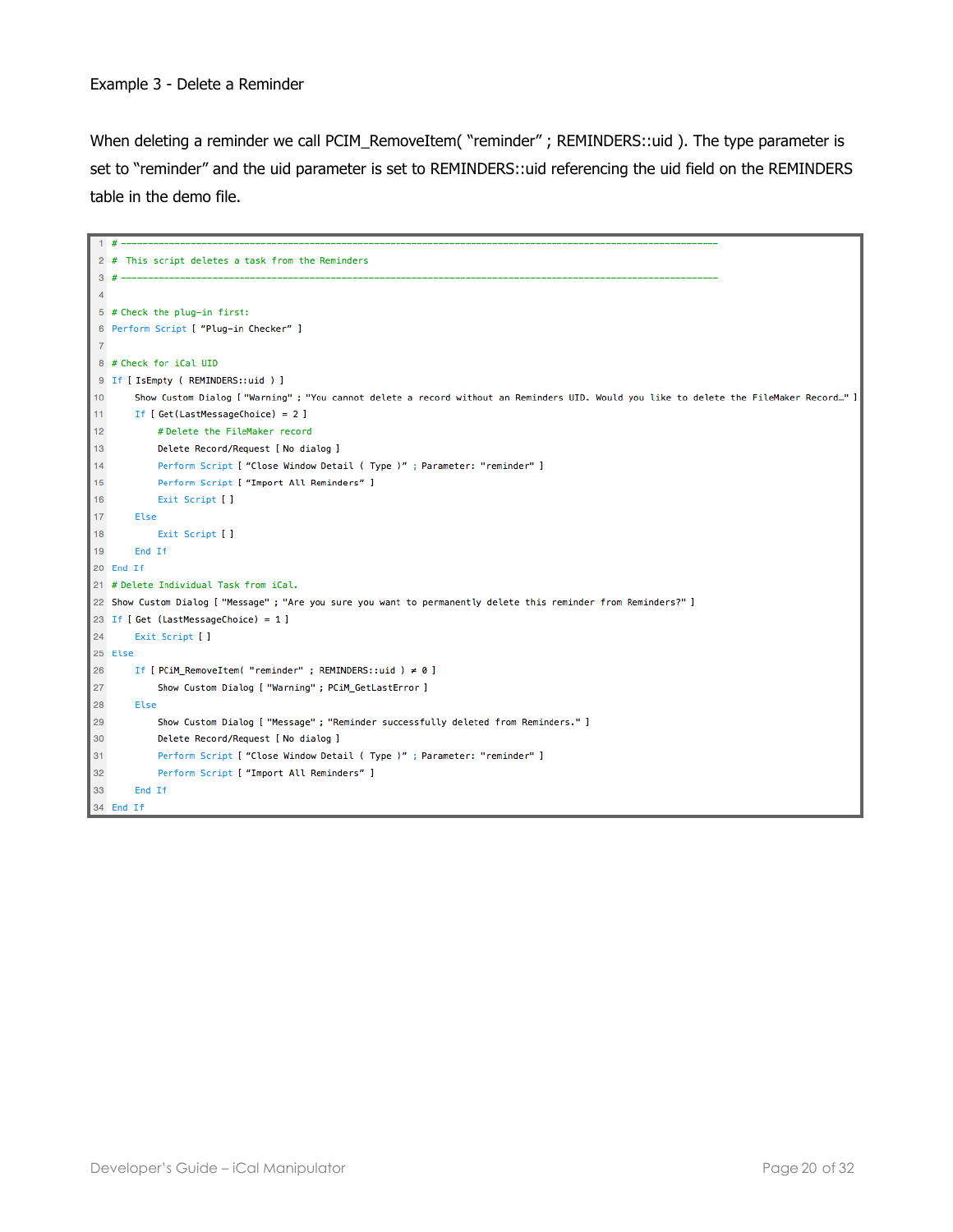## <span id="page-20-0"></span>**8) Adding and Removing Alarms**

You can add and remove alarms from any reminder or event using the PCIM\_AddAlarm( type ; abstrigger ; action ; eaddr ; reltrigger ; sound ; url ), PCIM\_RemoveAlarm( type ; index ) or PCIM\_RemoveAllAlarmsFrom( type ).

#### Adding Alarms

Alarms in Apple Calendar can be set to display a message, display a message with sound, send an email, open a file, or run a script as shown below.



You can set as many alarms as you want to a single event or reminder. However, if your calendar is administered through a Microsoft Exchange Server, then you can only set one alarm per event or reminder.

Once you set the alarm action, then you have the option to set a relative or absolute trigger as shown below. The relative trigger is relative to the number of seconds before or after the event or reminder date. The absolute trigger is a timestamp indicating the exact date and time to trigger the alarm.

|              | <b>Products Meeting</b> |                                                           | ⊟ ∽   |
|--------------|-------------------------|-----------------------------------------------------------|-------|
| 8            | <b>Add Location</b>     |                                                           |       |
| ts Me<br>ent | all-day:                | n<br>starts: 09/15/2015 8:00 AM                           |       |
| 15           |                         | ends: 09/15/2015 9:00 AM                                  |       |
| s Me         |                         | repeat: Every Week                                        |       |
|              | end repeat: Never       |                                                           |       |
|              | travel time: None       |                                                           |       |
| 22           |                         | alert: Custom                                             |       |
| s Me         | Ad                      | Message with sound                                        |       |
| 29           | 4) Purr<br>Ad           | At time of event<br>minutes before<br>15 √ hours before   |       |
| s Me<br>R    | Canc<br>7               | days before<br>minutes after<br>hours after<br>days after | ri-Ya |
| ts Me…       |                         | on date                                                   |       |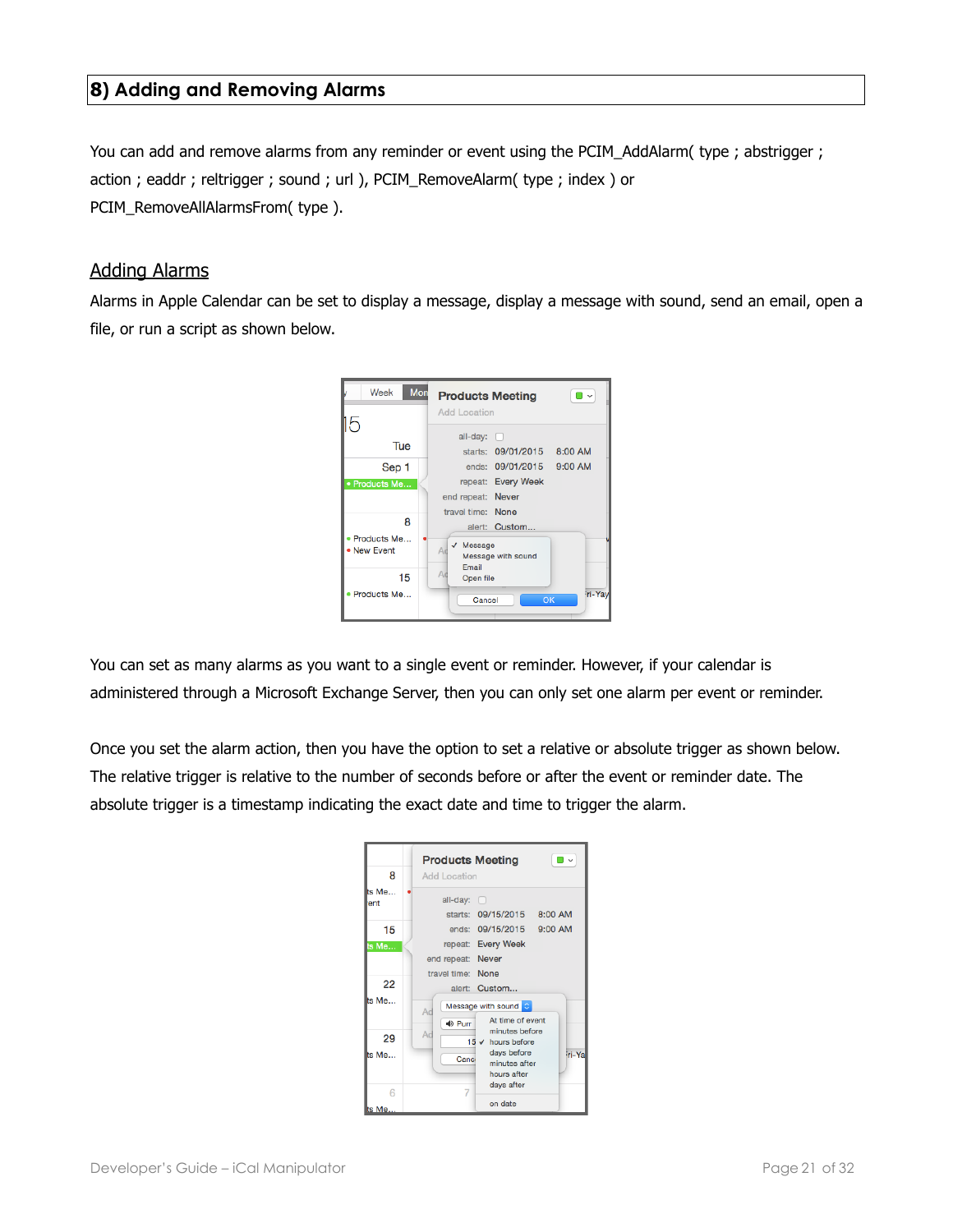Let's have a look at how to set the various Apple Calendar alarm actions in FileMaker.

```
Example 1 - Add "Message" Alarm to Event 
        #Open the Calendar Event Item at Index 
        PCIM_OpenItemWithUID( "event" ; SOMEUID ) 
        # 
        if( Using an absolute date to trigger the alarm ) 
          #Populate Apple Calendar open event with Alarm and absolute trigger 
          PCIM_AddAlarm( "event" ; SOMETIMESTAMP ; "display" ; "" ; "" ; "" ; "" ) 
        else 
          #Populate Apple Calendar open event with Alarm and relative trigger (15 minutes prior to event) 
          PCIM_AddAlarm( "event" ; "" ; "display" ; "" ; "-900" ; "" ; "" ) 
        end if 
        # 
        #Save Record in Apple Calendar
        PCIM_SaveItem( "event" )
```
#### Example 2 - Add "Message with Sound" Alarm to Event

*#Open the Apple Calendar Event Item at Index PCIM\_OpenItemWithUID( "event" ; SOMEUID ) #Populate Apple Calendar open event with Alarm and absolute trigger PCIM\_AddAlarm( "event" ; SOMETIMESTAMP ; "sound" ; "" ; "" ; SOMESOUNDNAME ; "" ) #Save Record in Apple Calendar PCIM\_SaveItem( "event" )* 

#### Example 3 - Add "Send an Email" Alarm to Event

*#Open the Apple Calendar Event Item at Index PCIM\_OpenItemAt( "event" ; \$index ) #Populate Apple Calendar open event with Alarm and absolute trigger PCIM\_AddAlarm( "event" ; SOMETIMESTAMP ; "email" ; SOMEADDRESS@SOMEDOMAIN.COM ; "" ; "" ; "" ) #Save Record in Apple Calendar PCIM\_SaveItem( "event" )*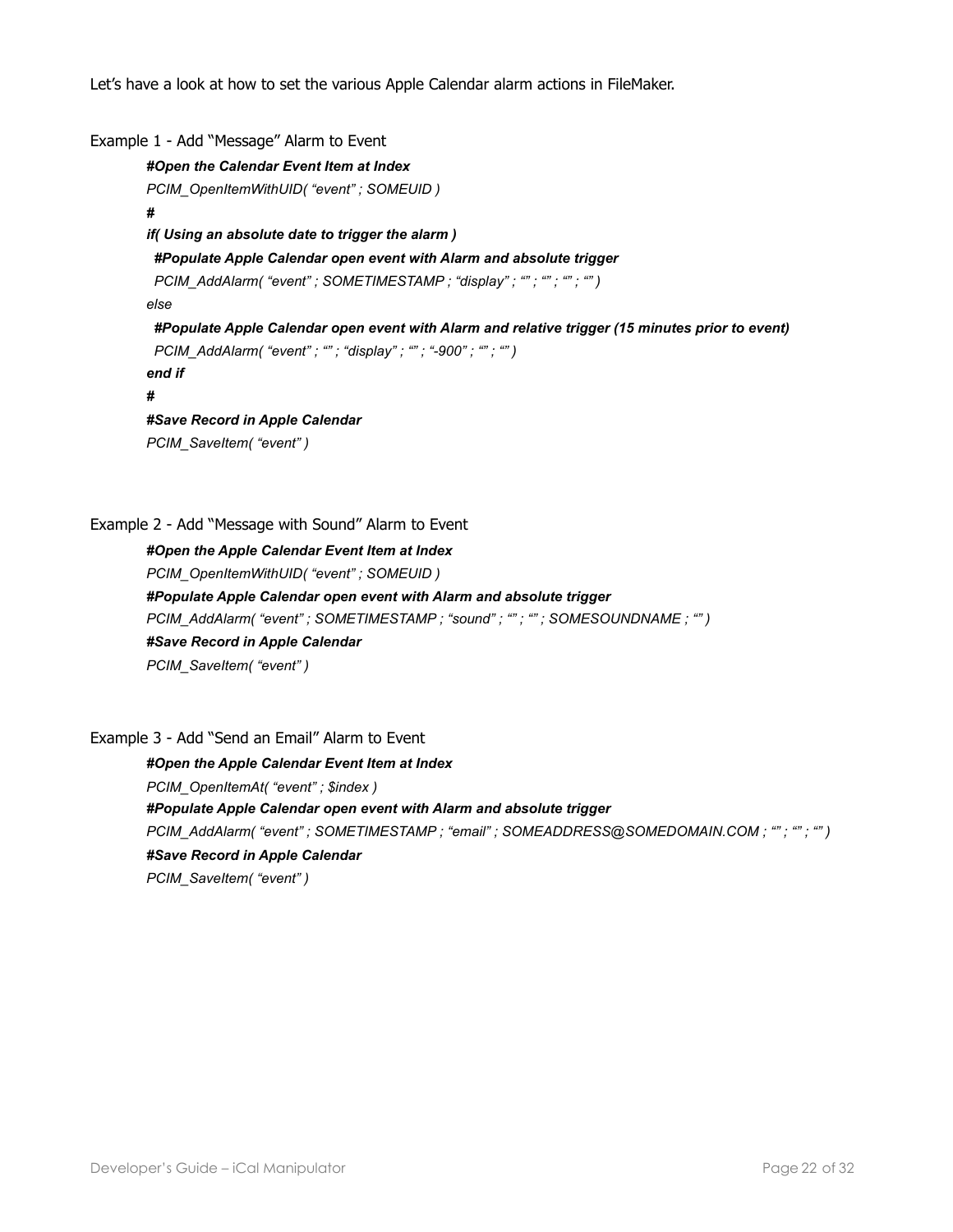## Removing Alarms

There are two functions used for removing alarms. PCIM\_RemoveAlarm( type ; index ) will remove the specified alarm from the currently opened item. To obtain a number of alarms for an item, open the item and then use the PCIM\_GetItemCountForType function.

Example 1 - Remove Alarm from Event

```
#assumes that an event is currently opened 
$count = PCIM_GetItemCountForType( "alarm" ) 
loop 
 exit loop if $count < 1 
#Remove Alarm 
PCIM_RemoveAlarm( "event" ; $count) 
 $count = $count -1 
end loop 
#Save Record in Apple Calendar
PCIM_SaveItem( "event" )
```
The second function to remove alarms is PCIM\_RemoveAllAlarms. This function removes all alarms for the item type specified. This function requires a call to PCIM\_openItemWithUID or PCIM\_OpenItemAt as you must know what event or reminder you are working with before you can delete all the alarms.

Example 2 - Remove All Alarms from Reminder *#Open the Reminder Item at Index PCIM\_OpenItemWithUID( "reminder" ; SOMEUID ) #Remove Alarms PCIM\_RemoveAllAlarms( "reminder" ) #Save Record in Apple Calendar PCIM\_SaveItem( "reminder" )*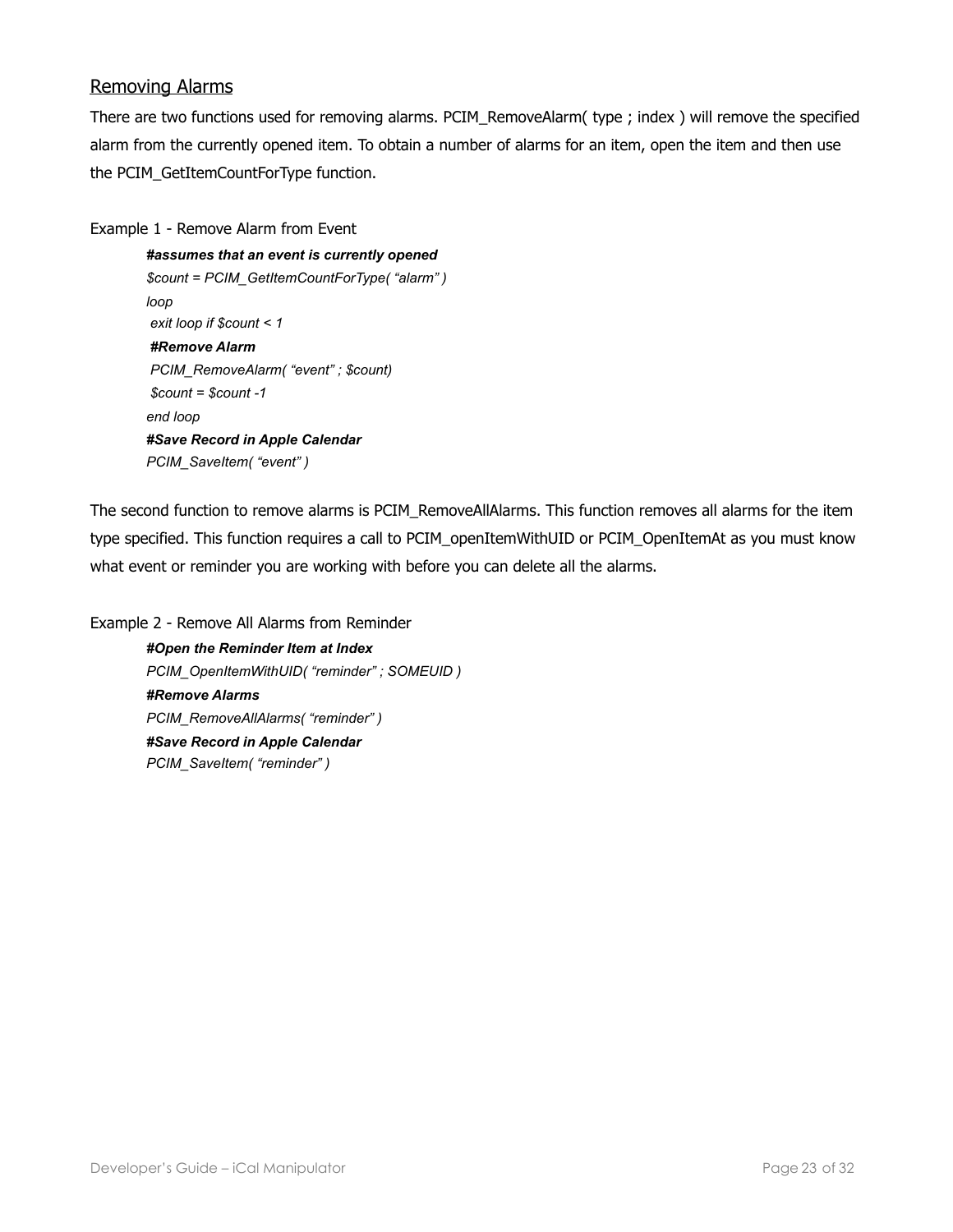## <span id="page-23-0"></span>**8) Recurrence / Repeating Events**

Every event in Apple Calendar has at least one occurrence. Some events may repeat and those that do have several occurrences. Each occurrence of an event is identified by the date on which the specific occurrence starts. From within Apple Calendar the user can set how often and at what interval an event repeats with the "repeat" popup menu located in the event editor as shown in the image below.

| Info                                           |
|------------------------------------------------|
| <b>Products Meeting</b><br>□ ▽                 |
| Add Location                                   |
| all-day: $\Box$                                |
| starts; 09/19/0015 8:00 AM                     |
| ands: 08/18/2015 430 AM                        |
| Frequency: Weekly<br>٥                         |
| Every 1 week(s) on:                            |
| W<br>s.<br>M<br>F<br>-S<br>т<br>т              |
| Cancel<br>OK<br>Add Notes, URL, or Attachmouts |
| Show                                           |

Creating the interval and number of occurrences with the plug-in is not as simple as using a popup menu, but with some explanation the FileMaker developer will be able to create and delete the "repeat" feature on the event.

In order to learn how to work with events that repeat the FileMaker developer needs to understand the objects and processes that Apple Calendar uses to create the Event occurrences. Basically, Apple Calendar uses a set of 10 properties to determine when and how often an event will repeat. These properties are contained by two objects: the Recurrence Rule and the Recurrence End. The Recurrence Rule object contains six properties and the Recurrence End object contains two properties.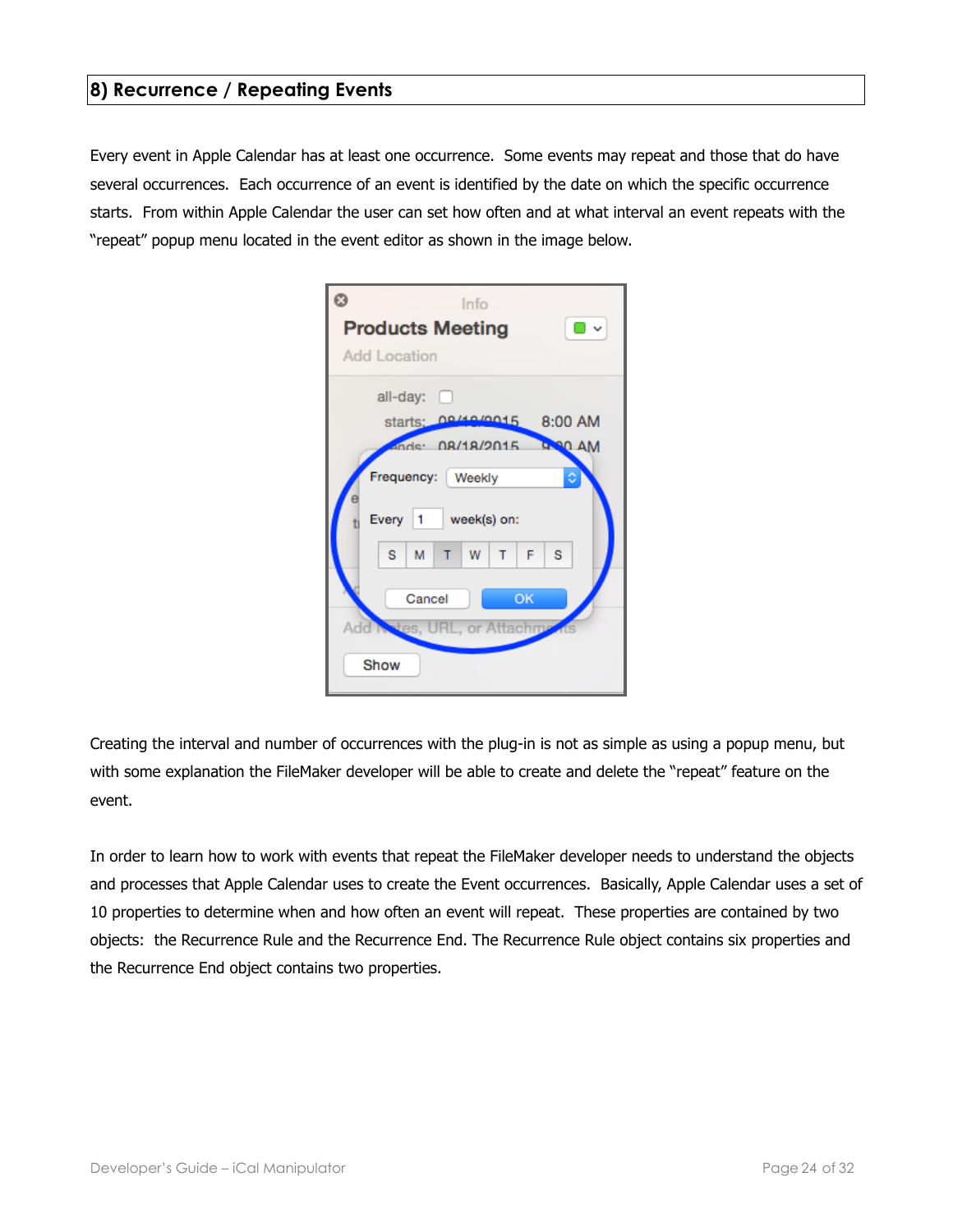#### **Recurrence Rules**

A Recurrence Rule object contains a set of properties that Apple Calendar uses in to determine on which day(s) to repeat an event. The Recurrence Rule object also contains a reference to a Recurrence End object which is used to determine the date of the last occurrence of the repeating event.

Types of Recurrence Rules and Their Properties:

There are four basic types of Recurrence Rules: daily, weekly, monthly, and yearly. The recurrenceType property indicates the type of Recurrence Rule. It also indicates the base unit between occurrences. For example, a recurrenceType value of "daily" indicates that the base unit between occurrences is a day and a type of monthly indicates a base unit of a month. The recurrenceInterval indicates how many base units between each occurrence. For example a recurrenceType of "weekly" and a recurrenceInterval of 3 means that the event will repeat every third week. There are other properties in a Recurrence Rule that are specific to the specific type of rule. These properties are used to further modify which dates occurrences will fall on.

#### **Weekly types**

For weekly types the days of the week may also be specified with the daysOfTheWeek property.

- daysOfTheWeek -

#### **Monthly Types**

There are two additional properties for monthly Recurrence Rules: daysOfTheMonth and nthWeekDaysOfTheMonth. These properties are mutually exclusive. This means that if one has a value, then the other does not. When creating Recurrence Rules the nthWeekDaysOfTheMonth parameter is evaluated before the daysOfTheMonth.

- daysOfTheMonth-

- nthWeekDaysOfTheMonth -

## **Yearly Types**

There are two additional properties for yearly Recurrence Rules: monthsOfTheYear and nthWeekDaysOdTheMonth. If the nthWeekDaysOfTheMonth is specified then the monthsOfTheYear MUST also be specified.

- monthsOfTheYear -
- weekOfTheYear -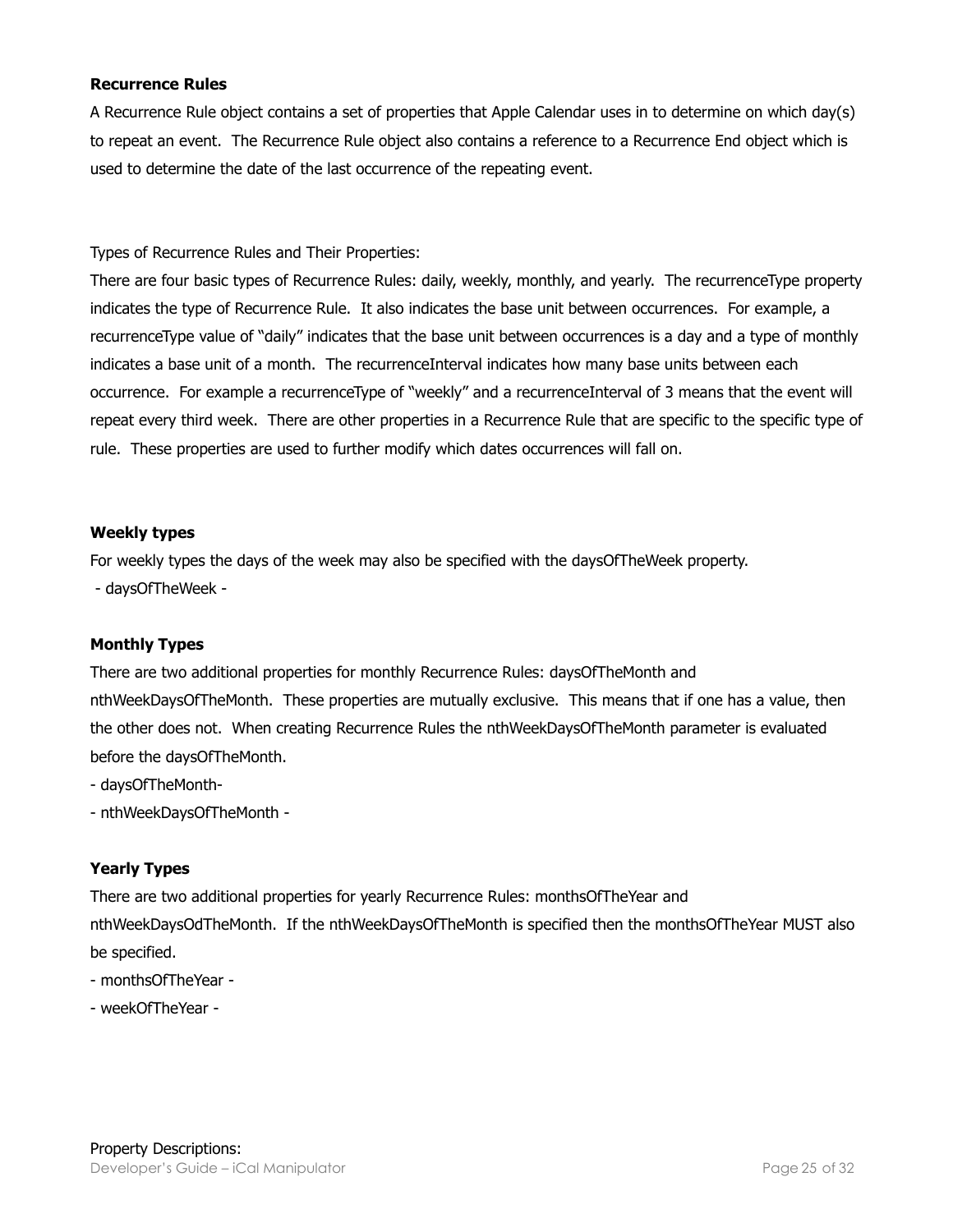- daysOfTheWeek -

This property is a number list (return separated list of numbers) that indicates which days of the week the occurrences should occur. Each number may be a value between 1 and 7 (1 for the first day of the week and 7 for the last). For example the value

- 1
- 3
- 5

would indicate that the occurrences should occur on the 1st, 3rd, and 5th days of the week. If Sunday is the first day of the week then the event occurs on Sunday, Tuesday, and Thursday.

- daysOfTheMonth-

This property is a number list (return separated list of numbers) that indicates which days of the month the occurrences should occur. Each number may be a value between 1 and 31. For example the value

1

10

20

30

would indicate that the occurrences should occur on the 1st, 10th, 20th, and 30th days of the month.

- weekOfTheYear -

This property is a number list (return separated list of numbers) that indicates which weeks of the year the occurrences should occur. Each number can be from 1 to 53 and from -1 to -53, where negative values count backwards from the end of the year. Example values are:

1

-1

would indicate the 1st week in January and the last week in December.

- monthsOfTheYear -

This property is a number list (return separated list of numbers) that indicates which months of the year the occurrences should occur. Each number may be a value between 1 and 12. For example the value

1

3

12

would indicate that the occurrences should occur in January, March, and December.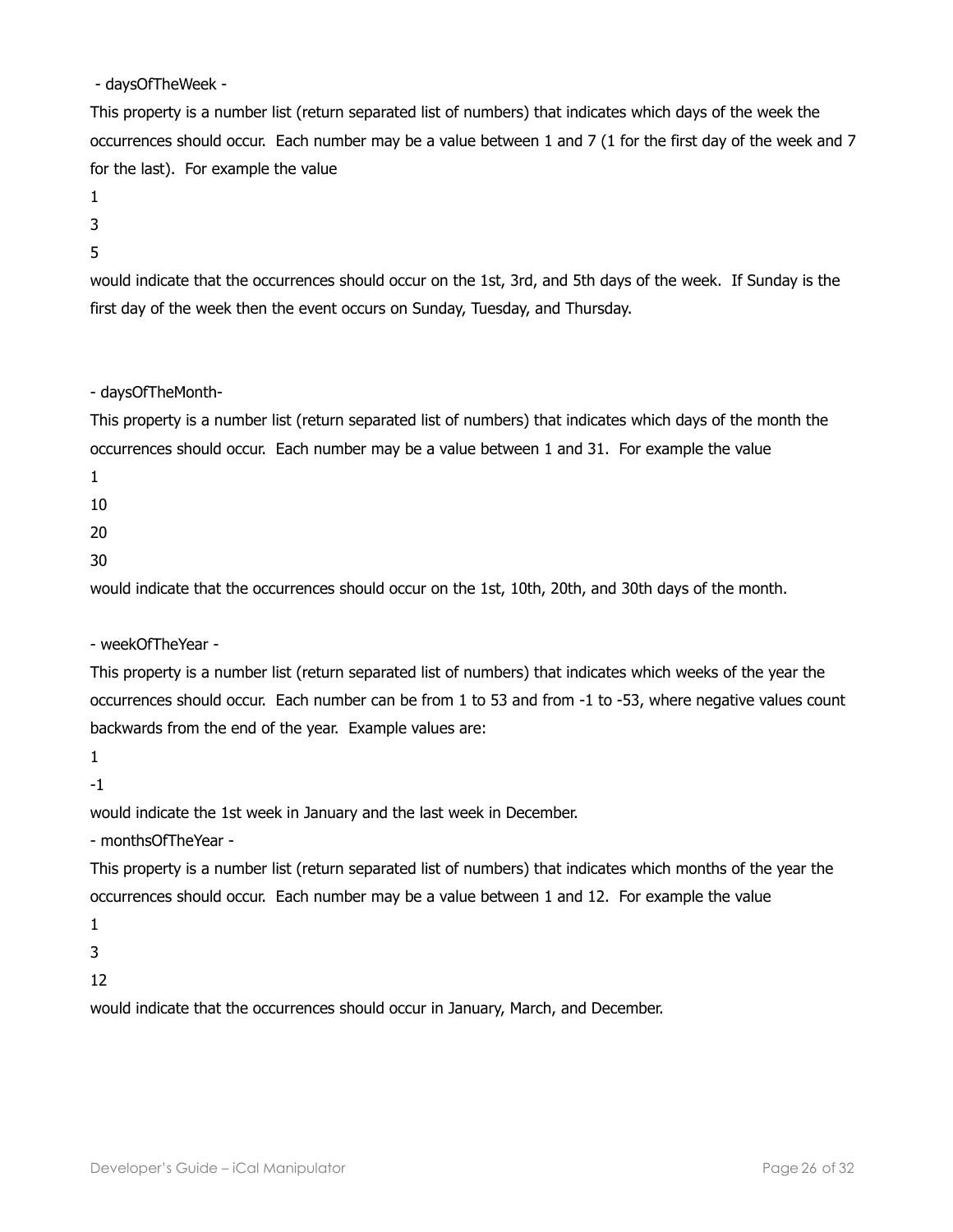#### **Recurrence End**

A Recurrence End object contains one indicator (usesEndDate) and a set of two properties (endDate and occurrenceCount) that Apple Calendar uses to determine if and when an event will stop repeating. Not every Recurrence Rule has a Recurrence End. If the event is to repeat forever the Recurrence Rule for that event will not have a Recurrence End and the Recurrence Rule's hasEnd property will be false.

- usesEndDate -

Indicates whether the endDate property is used to end the Recurrence Rule, or if the occurrenceCount is used to end the Recurrence Rule. Returns true if there is an endDate for the recurrence end.

#### - endDate

Indicates after a specific date the Recurrence Rule should end. The end date if the recurrence uses an end date value.

- occurrenceCount -

Indicates after how many occurrences a Recurrence Rule should end. Number of times an event repeats, if the recurrence uses a number value. 0 if it uses an end date.

When creating a recurrence rule for an event if the occurrenceCount and endDate parameters are empty, then the Recurrence Rule will not have an end.

Please see demo file for examples of how to add, import and delete recurrences.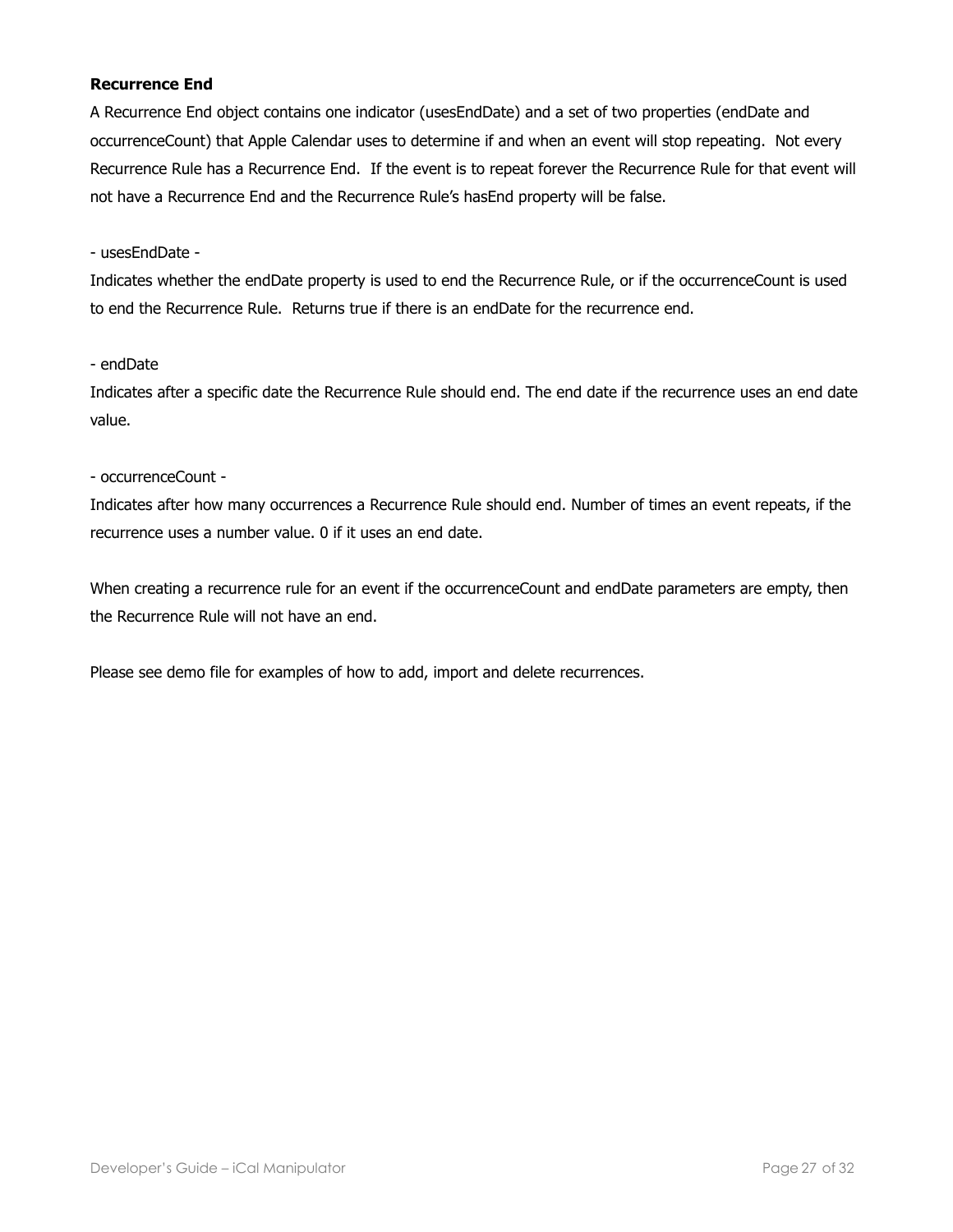## <span id="page-27-0"></span>**9) Error Handling**

Typically a 0 is returned for a success and if something unexpected happens, a plug-in function will return a result of !!ERROR!!. This makes it simple to check for errors. If a plug-in function does not return a 0 OR returns !!ERROR!!, then immediately after call PCIM\_GetLastError function for a detailed description of what the exact error was.

We find that most developers run into issues due to a lack of error trapping. Please ensure that you properly trap for errors in your solutions. Here are a few samples of how you can check for errors.

#### **Example 1:**

```
Set Variable [ $result = PCIM_SomePluginFunction( "a" ; "b" ) ] 
If \lceil $result \neq 0 \rceilShow Custom Dialog [ "An error occurred: " & PCIM_GetLastError ] 
End If
```
#### **Example 2:**

Set Variable [ \$result = PCIM\_SomePluginFunction( "a" ; "b" ) ] If  $\lceil$  \$result = !!ERROR!!  $\rceil$ Show Custom Dialog [ "An error occurred: " & PCIM\_GetLastError ] End If

The PCIM\_GetLastError( format ) function gives you the option to display the error description or error number. If format parameter is empty such as PCIM\_GetLastError or PCIM\_GetLastError( "" ), then a description in English of the error will be returned. Since displaying an error number can be more user friendly in international environments, you also have the option to display an error number rather than an English text description. If the format parameter is set to "Number" such as PCIM\_GetLastError( "Number" ), then an error number will be returned.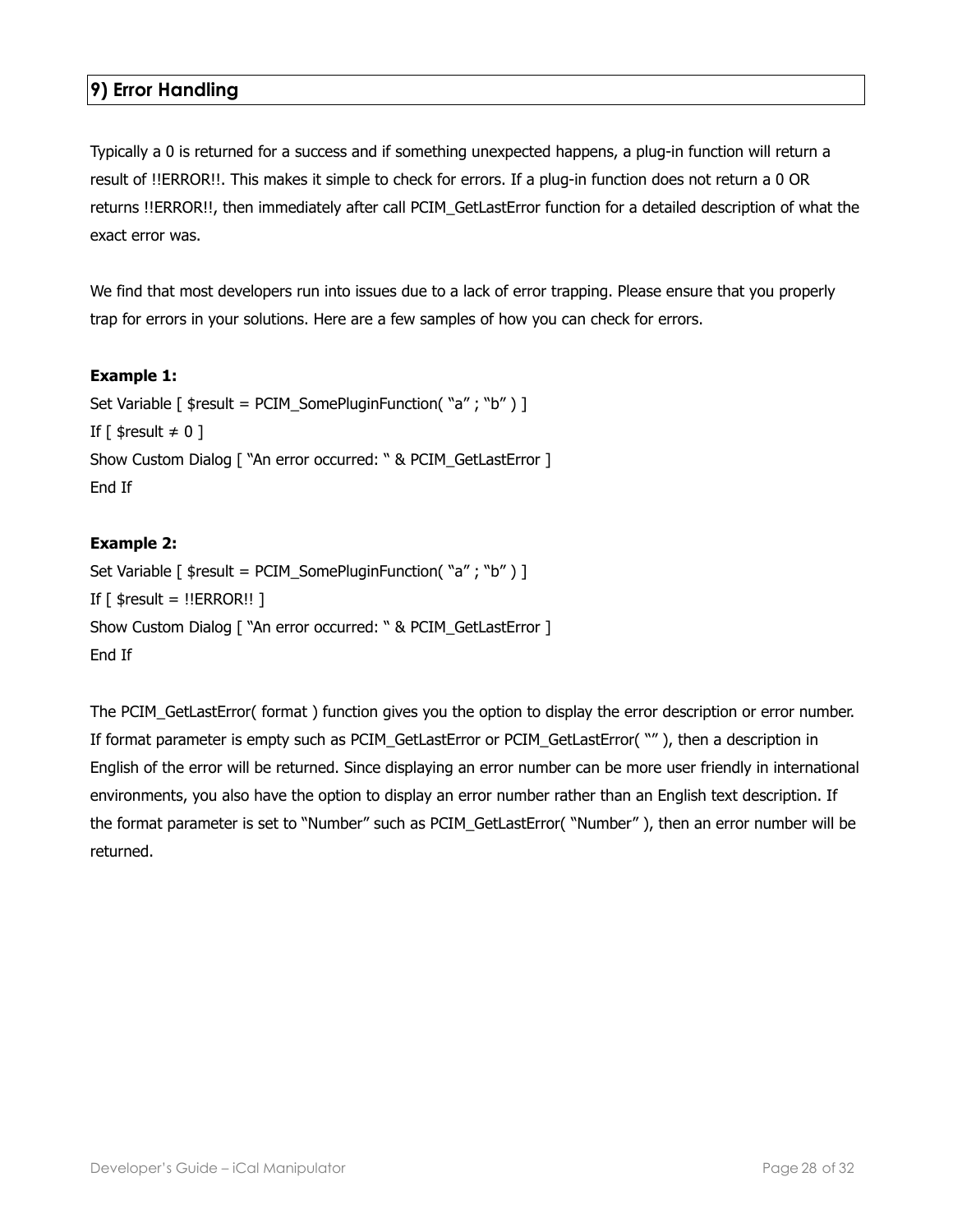Please find a list of error codes and descriptions below.

| <b>Error Code</b> | <b>Description</b>                                                                        |
|-------------------|-------------------------------------------------------------------------------------------|
| 0                 | <b>SUCCESS</b>                                                                            |
| -1                | Plug-in not registered                                                                    |
| -2                | Plug-in expired                                                                           |
| -3                | <b>Invalid Number of Parameters</b>                                                       |
| -4                | Invalid value for parameter                                                               |
| $-10$             | Registration failed                                                                       |
|                   |                                                                                           |
| 9000              | Invalid call order. Must access other item prior to call.                                 |
| 9001              | Item not found                                                                            |
| 9002              | Item index out of bounds                                                                  |
| 9003              | Unable to create event predicate                                                          |
| 9004              | Cannot create calendar array from names                                                   |
| 9005              | Missing argument in function.                                                             |
| 9006              | Invalid argument in function.                                                             |
| 9007              | Unable to create reminder predicate.                                                      |
| 9008              | No Alarms available.                                                                      |
| 9009              | Unable to create item,                                                                    |
| 9010              | Unable to create recurrence end.                                                          |
| 9011              | Unable to create recurrence rule.                                                         |
| 9012              | Unable to create item.                                                                    |
| 9013              | Unable to locate calendar by uid.                                                         |
| 9014              | Unable to open calendar.                                                                  |
| 9015              | This operating system is not supported.                                                   |
| 9016              | Parameter is not supported.                                                               |
| 9017              | Unable to save calendar. Either a parameter is invalid or the calendar is read-only.      |
| 9018              | Unable to save event. Either a parameter is invalid or the event is read-only.            |
| 9019              | Unable to save reminder.                                                                  |
| 9020              | Invalid parameters passed for adding a recurrence rule.                                   |
| 9021              | Invalid recurrence type. Must be 'Daily', 'Weekly', 'Monthly', or 'Yearly'                |
| 9022              | Unable to delete calendar. Calendar could be non-deletable or the only calendar existing. |
| 9023              | This calendar can't be modified.                                                          |
| 9024              | An interval greater than 0 is required for adding recurrence to an event.                 |
| 9025              | Due date is invalid. Please verify there is a valid due date.                             |
| 9026              | Alarm was unable o be added.                                                              |
| 9027              | Alarm was unable to be deleted.                                                           |
| 9028              | An email must be specified when setting an alarm type to 'email'.                         |
| 9029              | URLs and an alarm type of 'procedure' are not supported after 0S X 10.9                   |
| 9030              | A sound name must be specified when setting up an alarm type to 'sound'.                  |
| 9031              | A relative offset or absolute date must be specified for the alarm.                       |
| 9032              | An action for the alarm must be specified.                                                |
| 9033              | Invalid date format for the alarm.                                                        |
| 9034              | Event was not found                                                                       |
| 9035              | Reminder was not found.                                                                   |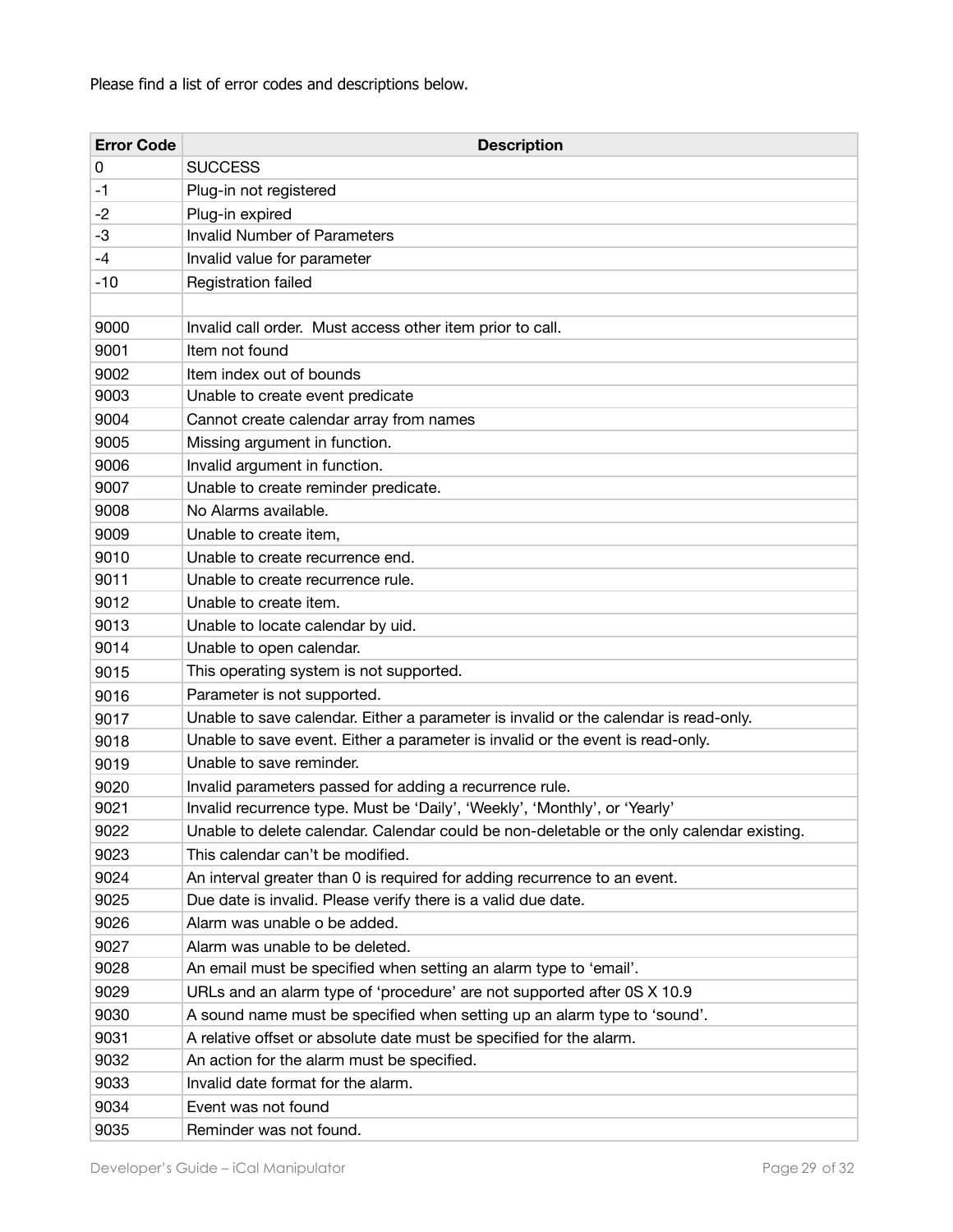| <b>Error Code</b> | <b>Description</b>                                                                                                                      |
|-------------------|-----------------------------------------------------------------------------------------------------------------------------------------|
| 9036              | Calendar was not found.                                                                                                                 |
| 9037              | A span must be specified.                                                                                                               |
| 9038              | Unable to create calendar.                                                                                                              |
| 9039              | Unable to create reminder list.                                                                                                         |
| 9040              | Unable to create event.                                                                                                                 |
| 9041              | Unable to create reminder.                                                                                                              |
| 9042              | Invalid type specified in parameter.                                                                                                    |
| 9043              | An event must be opened before a recurrence rule can be added.                                                                          |
| 9044              | An alarm action was not specified.                                                                                                      |
| 9045              | An alarm type must be specified.                                                                                                        |
| 9046              | A reminder must be opened before adding an alarm.                                                                                       |
| 9047              | An event must be opened before adding an alarm.                                                                                         |
| 9048              | An event must be opened before a recurrence rule can be removed.                                                                        |
| 9049              | An event must be opened before setting a property.                                                                                      |
| 9050              | A property must be specified.                                                                                                           |
| 9051              | A calendar must be opened before setting a property.                                                                                    |
| 9052              | A reminder must be opened before setting a property.                                                                                    |
| 9053              | An invalid span value was passed. Valid values are 'this', 'future', or 'all'.                                                          |
| 9054              | You must fetch events before getting an object count of events.                                                                         |
| 9055              | You must fetch reminders before getting an object count of reminders.                                                                   |
| 9056              | An event must be opened before getting an object count.                                                                                 |
| 9057              | A reminder or event must be opened before getting an alarm count.                                                                       |
| 9058              | Unable to find calendar by title.                                                                                                       |
| 9059              | Unable to find reminder by uid.                                                                                                         |
| 9060              | Unable to open reminder at the specified index.                                                                                         |
| 9061              | Unable to open alarm at the specified index.                                                                                            |
| 9062              | An attendee must be opened before getting a property.                                                                                   |
| 9063              | Invalid property specified in parameter.                                                                                                |
| 9064              | An alarm must be opened before getting a property.                                                                                      |
| 9065              | A calendar must be opened before getting a property.                                                                                    |
| 9066              | An event must be opened before getting a property.                                                                                      |
| 9067              | A reminder must be opened before getting a property.                                                                                    |
| 9068              | An event must be opened before getting a recurrence rule property.                                                                      |
| 9069              | Invalid Recurrence Rule End property specified in parameter.<br>Valid sub properties are 'usesEndDate', 'occurenceCount', or 'endDate'. |
| 9070              | Event could not be saved. Events containing attendees can't be modified externally<br>from the calendar application.                    |
| 9071              | Calendar could not be saved. Verify that it allows content modification.                                                                |
| 9072              | Unable to open reminder list.                                                                                                           |
| 9073              | The Recurrence Rule Property 'WeeksOfTheYear' is currently not supported.                                                               |
| 9074              | No Relative Offset specified when adding the Relative Offset alarm property.                                                            |
| 9075              | No Absolute Offset specified when adding the Absolute Offset alarm property.                                                            |
| 9076              | Start Date is greater than End Date for this event.                                                                                     |
| 9077              | An Event Predicate has not been created. Get an Event Predicate before opening an event.                                                |
| 9078              | Unable to delete reminder.                                                                                                              |
| 9079              | Unable to delete event.                                                                                                                 |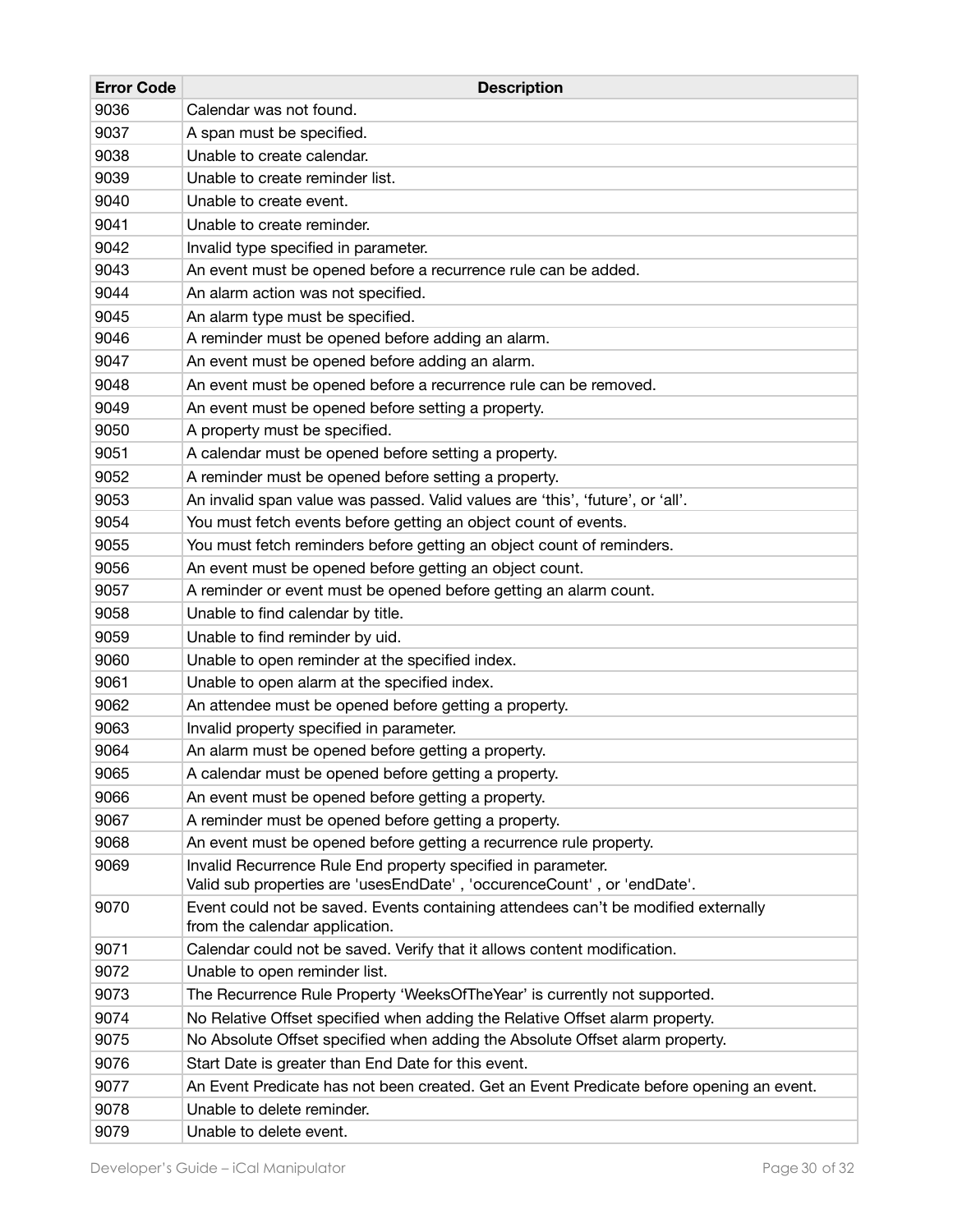## <span id="page-30-0"></span>**10) Known Issues**

#### **Date Range Restriction for Event Import from Apple**

According to Apple documentation, for performance reasons, only the first four years of events will be returned when fetching events with a date range spanning more than four years. In order to work around this, the developer must gather events in 4-year spans, or narrow the date range to a smaller set of years.